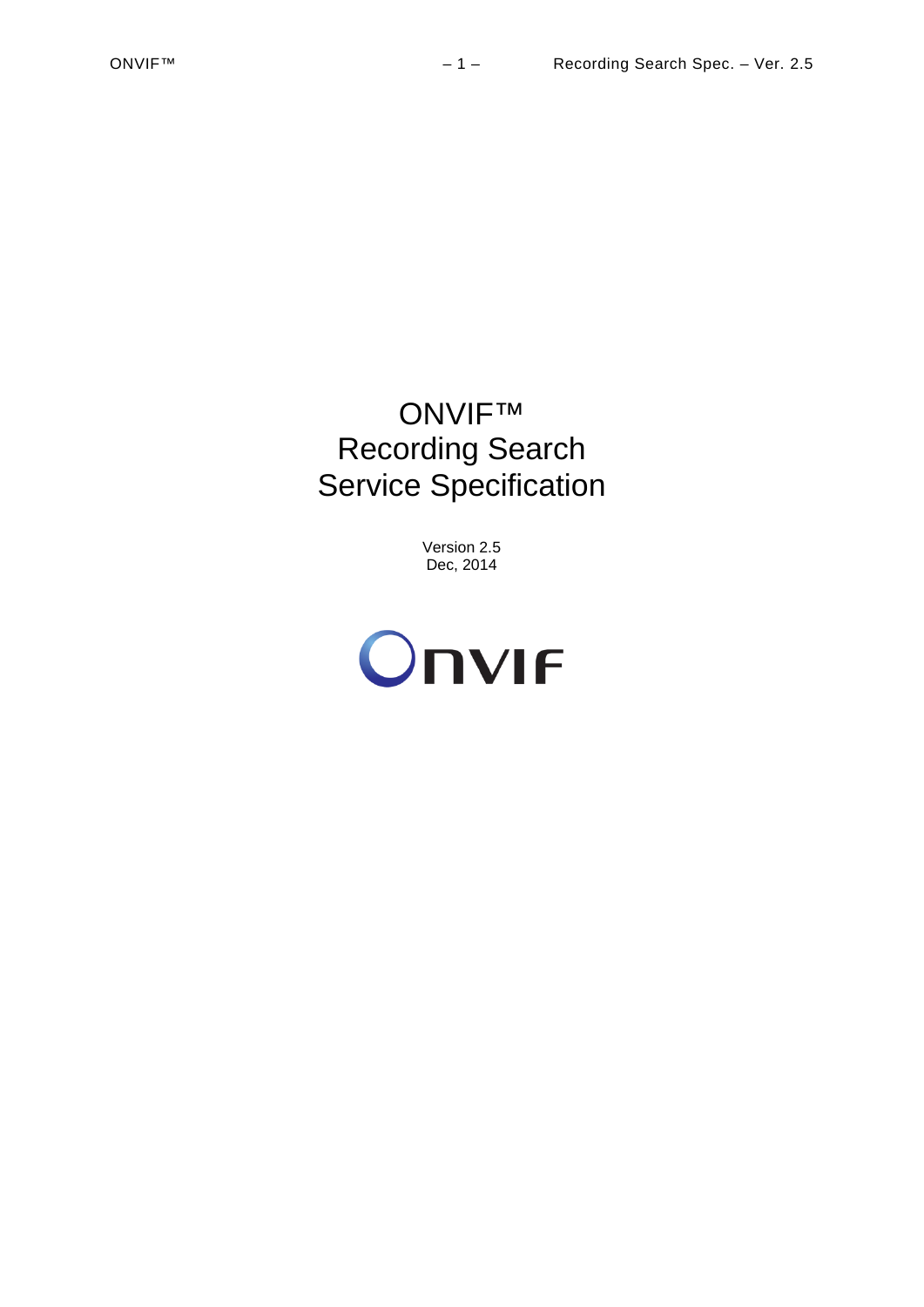2008-2014 by ONVIF: Open Network Video Interface Forum Inc.. All rights reserved. Recipients of this document may copy, distribute, publish, or display this document so long as this copyright notice, license and disclaimer are retained with all copies of the document. No license is granted to modify this document.

THIS DOCUMENT IS PROVIDED "AS IS," AND THE CORPORATION AND ITS MEMBERS AND THEIR AFFILIATES, MAKE NO REPRESENTATIONS OR WARRANTIES, EXPRESS OR IMPLIED, INCLUDING BUT NOT LIMITED TO, WARRANTIES OF MERCHANTABILITY, FITNESS FOR A PARTICULAR PURPOSE, NON-INFRINGEMENT, OR TITLE; THAT THE CONTENTS OF THIS DOCUMENT ARE SUITABLE FOR ANY PURPOSE; OR THAT THE IMPLEMENTATION OF SUCH CONTENTS WILL NOT INFRINGE ANY PATENTS, COPYRIGHTS, TRADEMARKS OR OTHER RIGHTS.

IN NO EVENT WILL THE CORPORATION OR ITS MEMBERS OR THEIR AFFILIATES BE LIABLE FOR ANY DIRECT, INDIRECT, SPECIAL, INCIDENTAL, PUNITIVE OR CONSEQUENTIAL DAMAGES, ARISING OUT OF OR RELATING TO ANY USE OR DISTRIBUTION OF THIS DOCUMENT, WHETHER OR NOT (1) THE CORPORATION, MEMBERS OR THEIR AFFILIATES HAVE BEEN ADVISED OF THE POSSIBILITY OF SUCH DAMAGES, OR (2) SUCH DAMAGES WERE REASONABLY FORESEEABLE, AND ARISING OUT OF OR RELATING TO ANY USE OR DISTRIBUTION OF THIS DOCUMENT. THE FOREGOING DISCLAIMER AND LIMITATION ON LIABILITY DO NOT APPLY TO, INVALIDATE, OR LIMIT REPRESENTATIONS AND WARRANTIES MADE BY THE MEMBERS AND THEIR RESPECTIVE AFFILIATES TO THE CORPORATION AND OTHER MEMBERS IN CERTAIN WRITTEN POLICIES OF THE CORPORATION.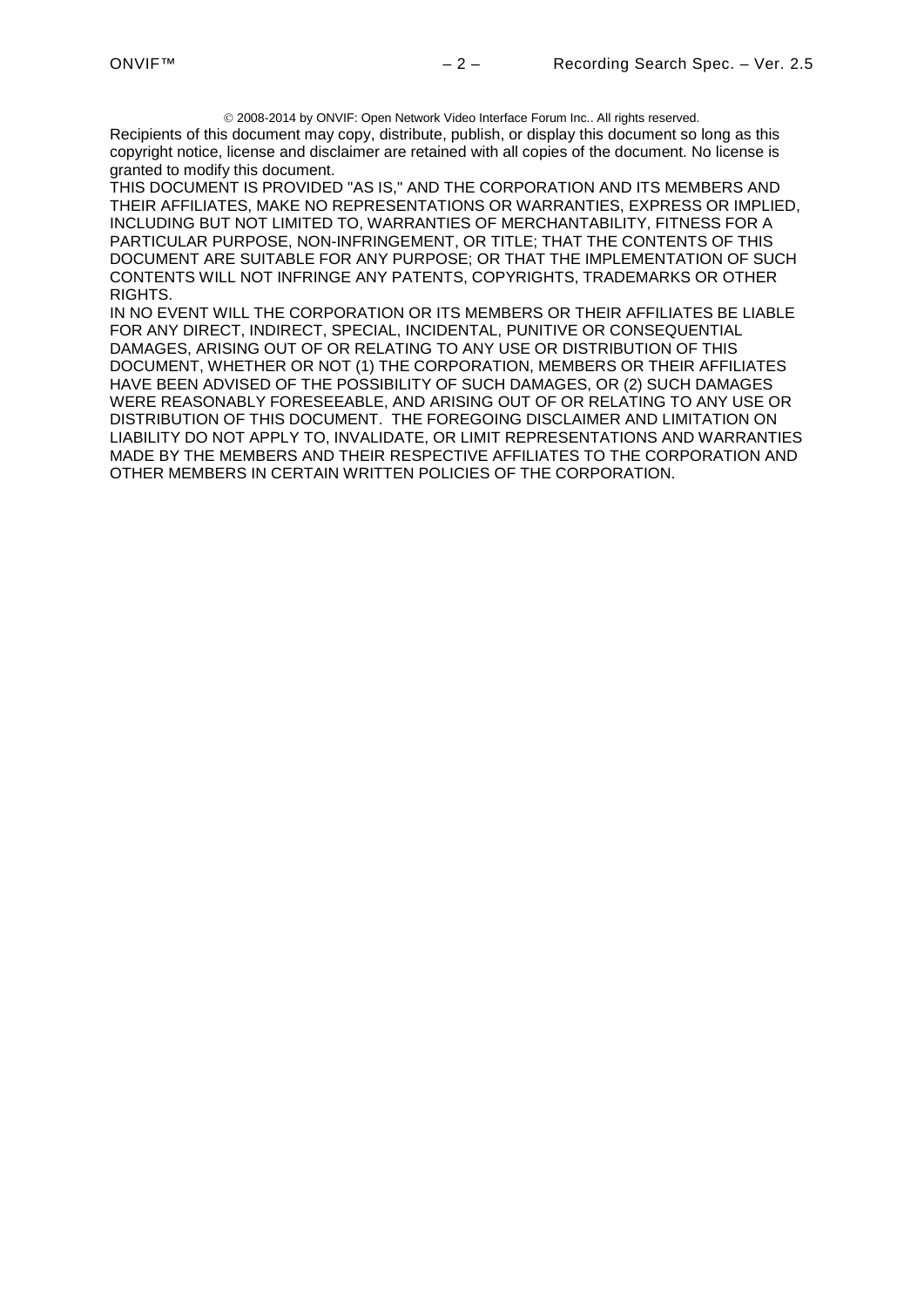## CONTENTS

| 1            | <b>Scope</b>                      |  | 5 |
|--------------|-----------------------------------|--|---|
| $\mathbf{2}$ | <b>Normative references</b><br>5  |  |   |
| 3            | <b>Terms and Definitions</b><br>5 |  |   |
|              | 3.1                               |  |   |
|              | 3.2                               |  |   |
| 4            | Overview                          |  | 6 |
| 5            | <b>Service</b>                    |  | 6 |
|              | 5.1                               |  |   |
|              | 5.2                               |  |   |
|              | 5.2.1                             |  |   |
|              | 5.2.2<br>5.2.3                    |  |   |
|              | 5.2.4                             |  |   |
|              | 5.2.5                             |  |   |
|              | 5.2.6                             |  |   |
|              | 5.3                               |  |   |
|              | 5.3.1<br>5.3.2                    |  |   |
|              | 5.3.3                             |  |   |
|              | 5.3.4                             |  |   |
|              | 5.3.5<br>5.3.6                    |  |   |
|              | 5.3.7                             |  |   |
|              | 5.3.8                             |  |   |
|              | 5.3.9<br>5.3.10                   |  |   |
|              | 5.4                               |  |   |
|              | 5.5                               |  |   |
|              | 5.6                               |  |   |
|              | 5.7                               |  |   |
|              | 5.8                               |  |   |
|              | 5.9                               |  |   |
|              | 5.10                              |  |   |
|              | 5.11                              |  |   |
|              | 5.12                              |  |   |
|              | 5.13                              |  |   |
|              | 5.14                              |  |   |
|              | 5.15                              |  |   |
|              | 5.16                              |  |   |
|              | 5.17                              |  |   |
|              | 5.18                              |  |   |
|              | 5.19                              |  |   |
|              | 5.20                              |  |   |
|              | 5.21                              |  |   |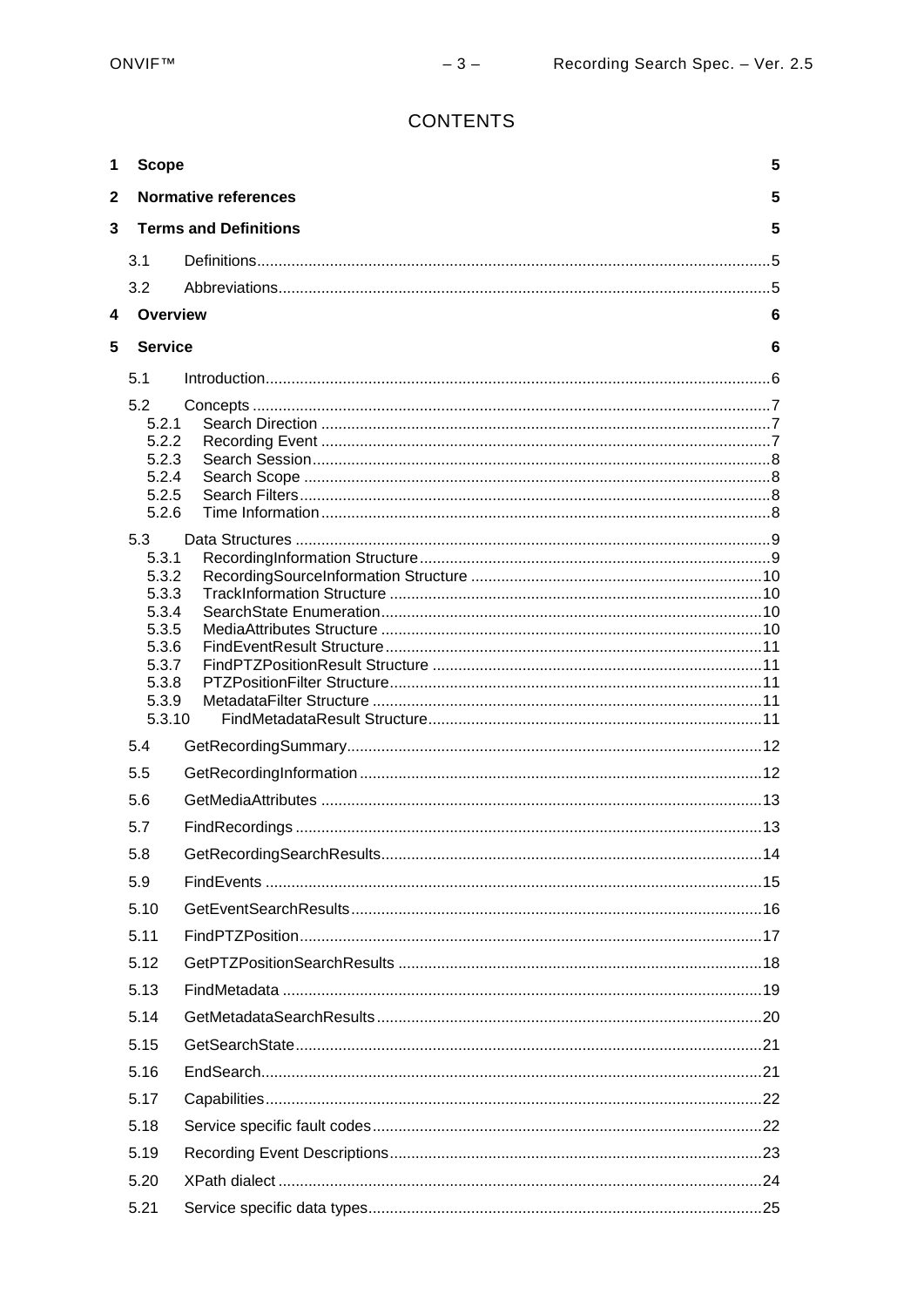| 5211                             |  |  |
|----------------------------------|--|--|
| 5212                             |  |  |
| 5213                             |  |  |
| 5.21.4                           |  |  |
| 5.21.5                           |  |  |
| 5216                             |  |  |
| 5 21 7                           |  |  |
| 5.21.8                           |  |  |
| 5219                             |  |  |
| 52110                            |  |  |
| 5 21 11                          |  |  |
| <b>Annex A. Revision History</b> |  |  |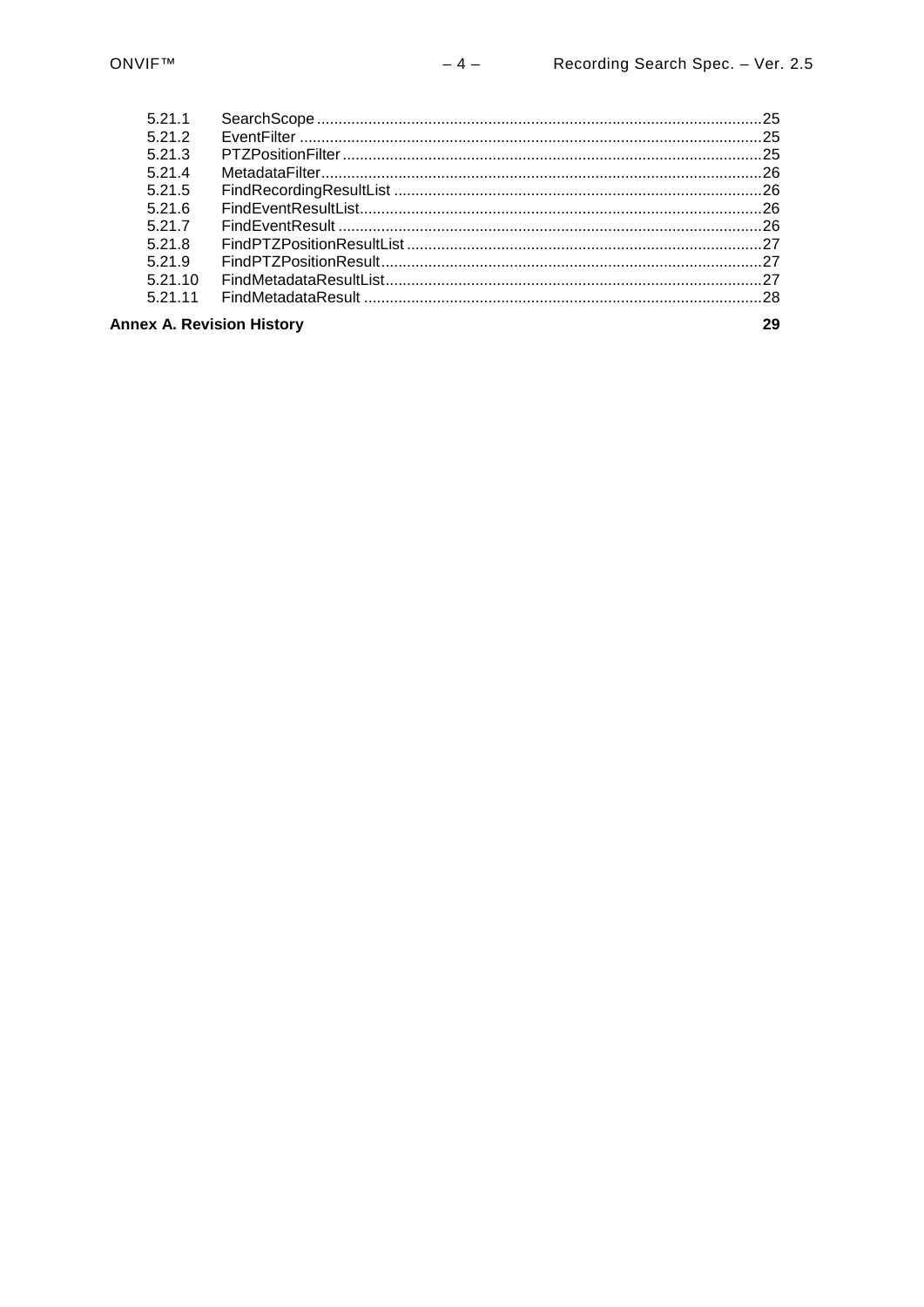## <span id="page-4-0"></span>**1 Scope**

This document defines the web service interface for searching for recorded Video, Audio and Metadata.

For a definition of the storage model see the ONVIF Recording Control Specification.

Web service usage is outside of the scope of this document. Please refer to the ONVIF core specification.

## <span id="page-4-1"></span>**2 Normative references**

ONVIF Core Specification

[<http://www.onvif.org/specs/core/ONVIF-Core-Specification-v220.pdf>](http://www.onvif.org/specs/core/ONVIF-Core-Specification-v211.pdf)

ONVIF Recording Control Specification

[<http://www.onvif.org/specs/srv/rec/ONVIF-RecordingControl-Service-Spec-v220.pdf>](http://www.onvif.org/specs/srv/rec/ONVIF-RecordingControl-Service-Spec-v211.pdf)

## <span id="page-4-2"></span>**3 Terms and Definitions**

<span id="page-4-3"></span>**3.1 Definitions**

| <b>Metadata</b>        | All streaming data except video and audio, including video analytics results,<br>PTZ position data and other metadata (such as textual data from POS<br>applications).                |
|------------------------|---------------------------------------------------------------------------------------------------------------------------------------------------------------------------------------|
| Recording              | A container for a set of audio, video and metadata tracks. A recording can hold<br>one or more tracks. A track is viewed as an infinite timeline that holds data at<br>certain times. |
| <b>Recording Event</b> | An event associated with a Recording, represented by a notification message<br>in the APIs                                                                                            |
| Recording Job          | A job performs the transfer of data from a data source to a particular recording<br>using a particular configuration                                                                  |
| <b>Track</b>           | An individual data channel consisting of video, audio, or metadata. This<br>definition is consistent with the definition of track in [RFC 2326]                                       |
| <b>Video Analytics</b> | Algorithms or programs used to analyze video data and to generate data<br>describing object location and behaviour.                                                                   |

## <span id="page-4-4"></span>**3.2 Abbreviations**

ONVIF Open Network Video Interface Forum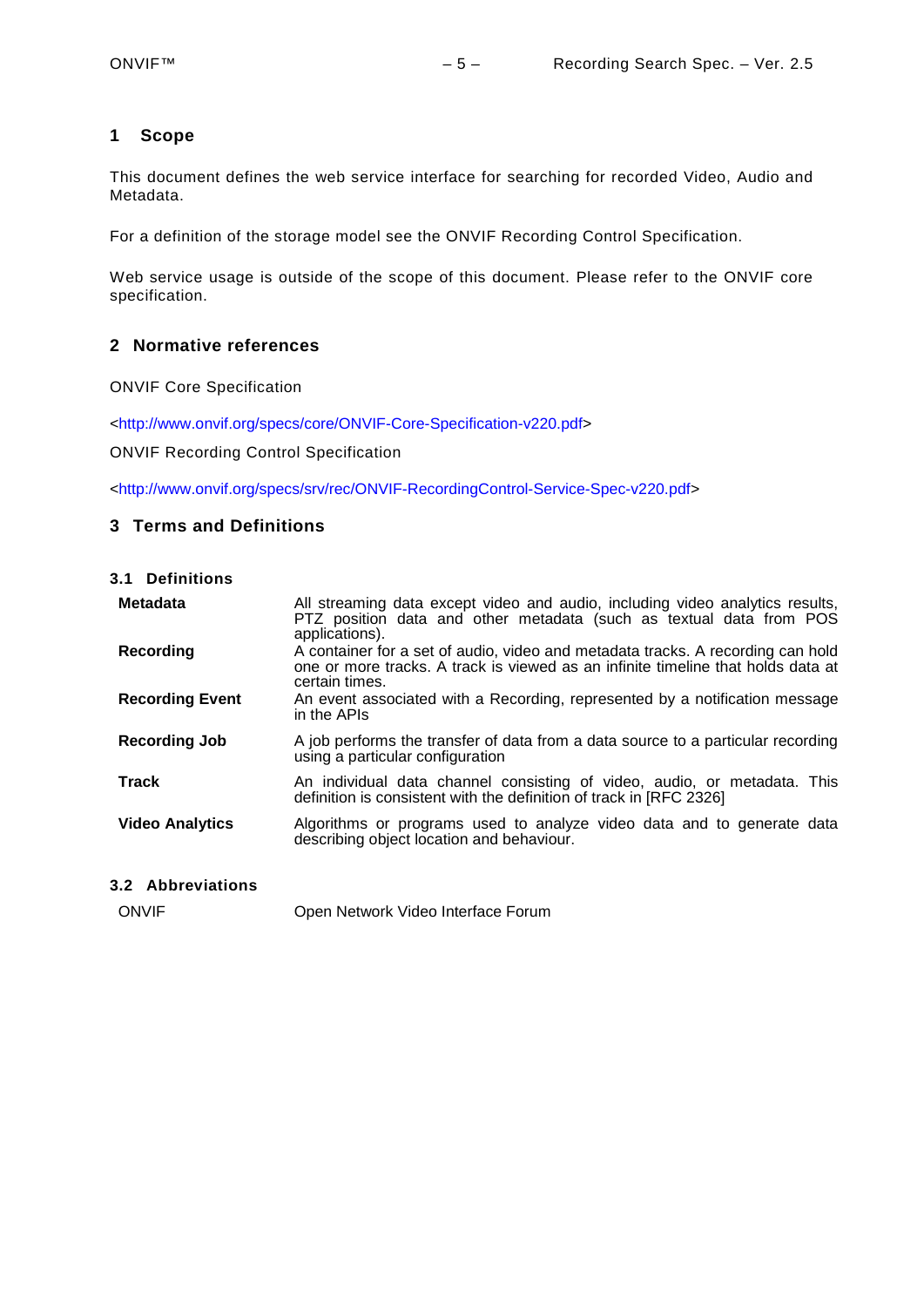## <span id="page-5-0"></span>**4 Overview**

The search service enables a client to find information about the recordings on the storage device, for example to construct a "timeline" view, and to find data of interest within a set of recordings. The latter is achieved by searching for events and other information that is included in the metadata track recording.

The search service provides the following functionality:

- Find recordings and information about each recording
- Find events in the metadata and among the historical events
- Find PTZ positions in the metadata
- Find other information in the metadata e.g. text from EPOS (electronic point-of-sale) systems

The actual searching is done by coupled find and result operations and is asynchronous. Each find operation initiates a search session. The client can then acquire the results from the search session in increments, or all at once, depending on implementation and the scale of the search. There are four pairs of search operations for recordings, recording events, PTZ positions and metadata.

FindRecordings and GetRecordingSearchResults

FindEvents and GetEventSearchResults

FindPTZPosition and GetPTZPositionSearchResults

FindMetadata and GetMetadataSearchResults

WSDL for this service is specified in [http://www.onvif.org/ver10/search.wsdl.](http://www.onvif.org/ver10/search.wsdl)

| <b>Prefix</b> | <b>Namespace URI</b>                    |
|---------------|-----------------------------------------|
| env           | http://www.w3.org/2003/05/soap-envelope |
| ter           | http://www.onvif.org/ver10/error        |
| хs            | http://www.w3.org/2001/XMLSchema        |
| tt            | http://www.onvif.org/ver10/schema       |
| tse           | http://www.onvif.org/ver10/search/wsdl  |

**Table 1: Referenced namespaces (with prefix)**

#### <span id="page-5-1"></span>**5 Service**

#### <span id="page-5-2"></span>**5.1 Introduction**

The search service provides a number of operations for finding data of interest within a set of recordings. The most common way of doing this would be to search for events that are either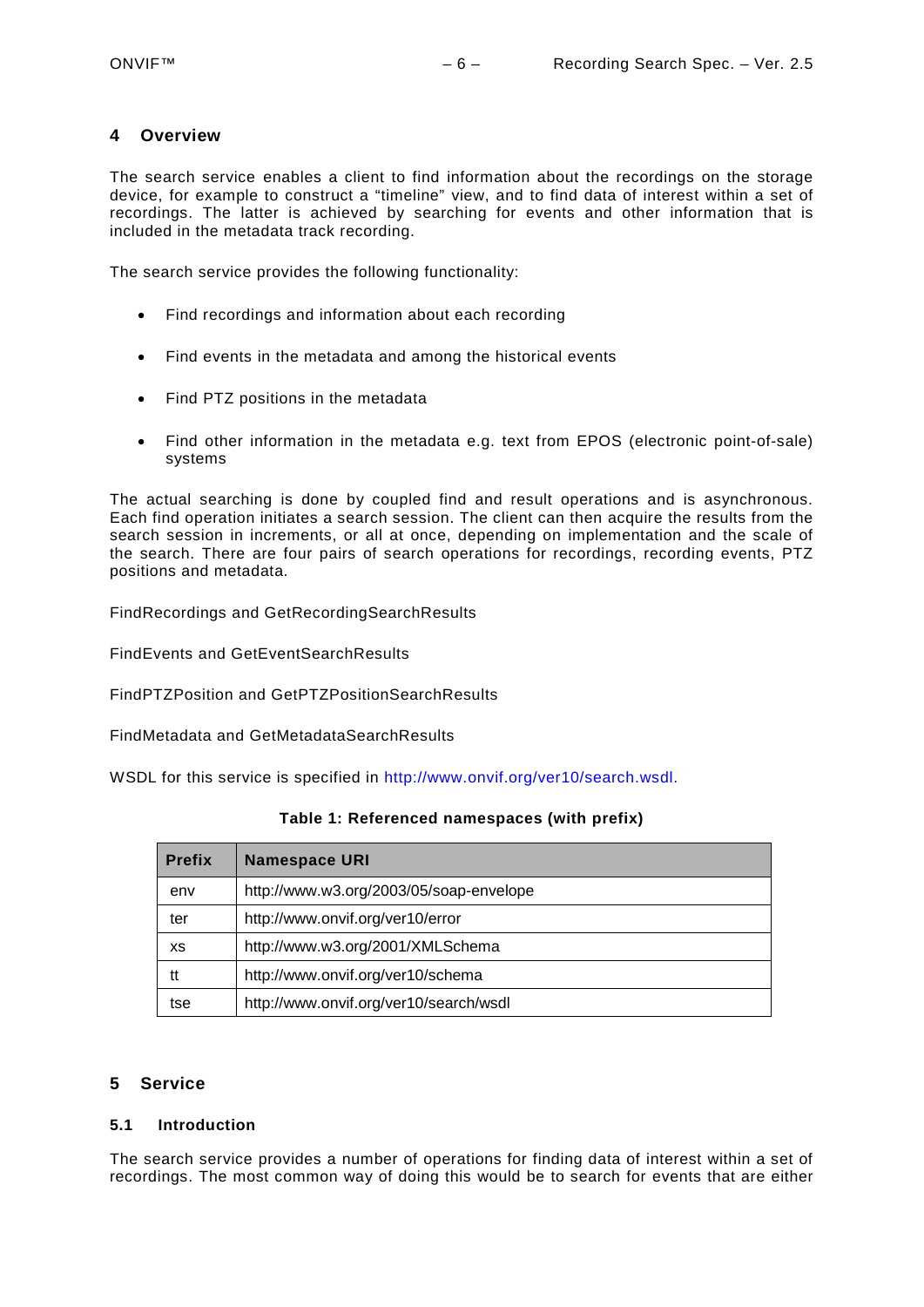included in the metadata track of a recording, or are otherwise associated with a recording in the device (see Recording Events below).

GetRecordingSummary returns a summary for all recording, and can be used to provide the scale of a timeline.

GetRecordingInformation returns information about a single recording, such as start time and current status.

GetMediaAttributes returns the media attributes of a recording at a specific point in time.

The actual search is done by coupled find and result operations. Each find operation initiates a search session. The client can then acquire the results from the search session in increments, or all at once, depending on implementation and the scale of the search. There are four pairs of search operations for Recordings, Recording Events, PTZ Positions and Metadata.

GetSearchState returns the state of a search session.

EndSearch ends a search session, halting search and returning any blocking result operations.

#### <span id="page-6-0"></span>**5.2 Concepts**

#### <span id="page-6-1"></span>**5.2.1 Search Direction**

Search is performed from a start point on the time line, towards an end point. If the end point is prior to the start point, search will be performed backwards. This can be useful if only the newest matching event is of interest, or if it is otherwise convenient to get the results in newest to oldest order.

If no end point is specified, the search will always be performed forward in time from the start point.

#### <span id="page-6-2"></span>**5.2.2 Recording Event**

Describes a discrete event related to the recording. It is represented as a notification message, but this does not necessarily mean it has been recorded as a notification. Recording events can either be notifications included in a recorded metadata track, it can be created by the recording device as a result of an internal event or mechanism, or it can be inserted by a client using a WebService request or a metadata stream. However the recording event has been created and associated with a particular recording, this specification makes no implications on how it is stored internally on a device, only how it should be represented in the interface.

However created, recording events are always treated as notifications in regards to search filters and results returned. Each recording event has a notification topic as defined in the Topic Structure section of the ONVIF Core Specification. Predefined recording events are described in section [5.19.](#page-22-0)

To communicate the original state of property events, virtual start state events can be returned in a search result containing the value of one or more properties at the start point of the search interval. Such start state events are virtual events in the sense that they are created on the fly by the server, rather than being collected from recorded data. If the client indicates that such events are desired by setting the appropriate flag, virtual events matching the topics defined in the search filter shall be returned for any recording in the search scope.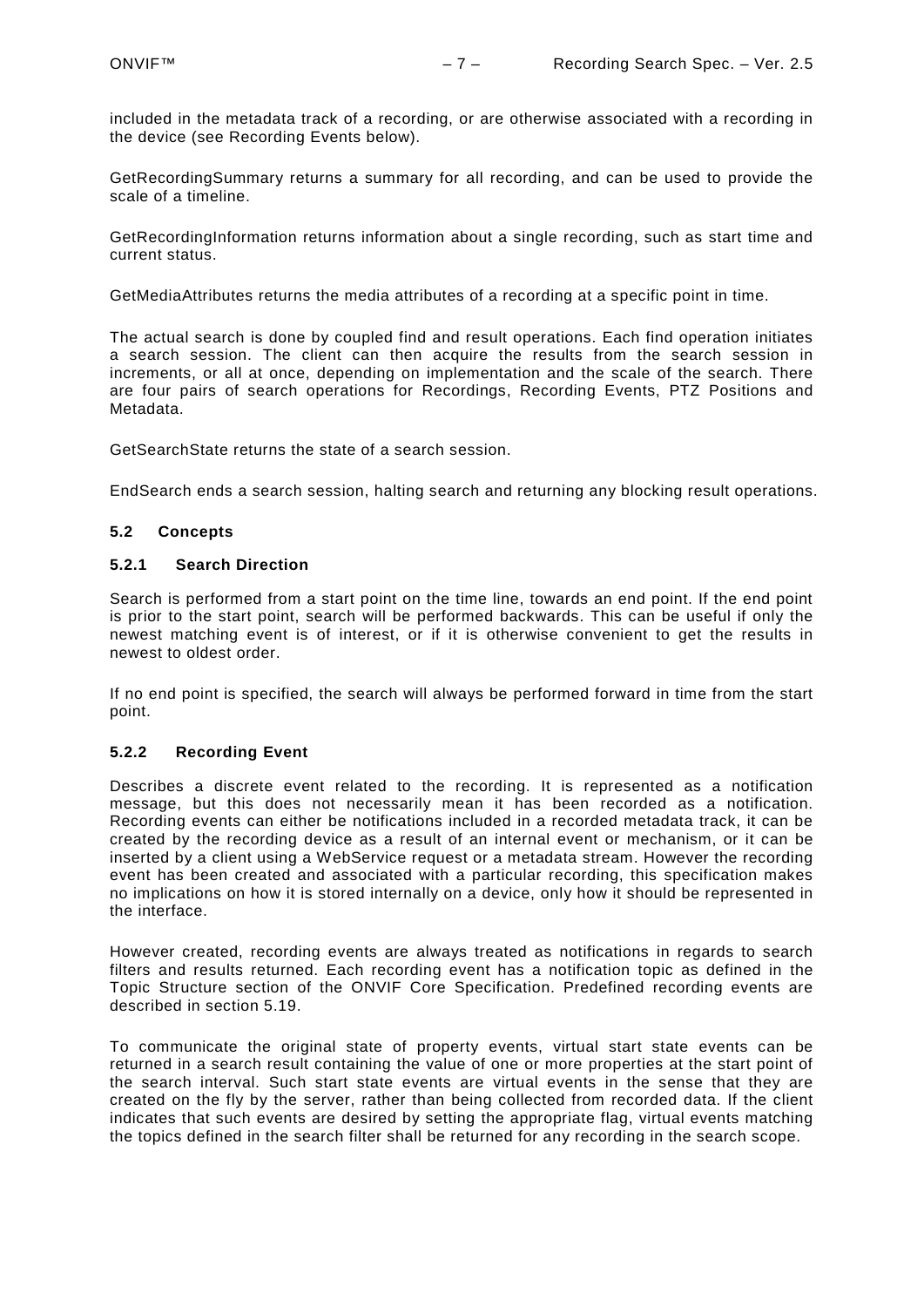### <span id="page-7-0"></span>**5.2.3 Search Session**

A search session is started asynchronously by a Find-operation and is identified by a search token unique for that session. Results are returned in increments using GetResult-operations referring to the session created by the Find-operation. The search can be terminated in three ways:

- KeepAlive time expires If no request from a client has been made that refers to a particular session within the specified time interval, it will terminate.
- A GetResult method returns the last data for the search session by setting the search state in its result to "Completed".
- EndSearch The client explicitly ends a session.

Ending a session will cancel an ongoing search, immediately return and make further requests to the same session result in an error message. A device shall not reuse search token immediately as it would confuse clients unaware that a session had ended.

#### <span id="page-7-1"></span>**5.2.4 Search Scope**

The scope contains a number of optional elements, together limiting the set of data to look into when performing searches.

#### **5.2.4.1 Included data**

Optionally, the client can define sources and recordings to search in by specifying lists of tokens for each type. If several types are given, the union of the specified tokens shall be used. If there are no sources or recordings tokens specified, all recordings shall be included. The scope is further refined by the Recording Information Filter. However, if recordings are specified the filters will only be applied to that subset of recordings.

#### **5.2.4.2 Recording Information Filter**

Rather than specifying a list of recording tokens, the recordings can be filtered by an Xpath filter operating on the RecordingInformation structure. This allows the client to filter on all elements present in the RecordingInformation structure, using comparisons according to the Xpath dialect defined in section [5.20.](#page-23-0) If a recording information filter is supplied, only recordings matching the filter shall be part of the scope.

Example of a filter that includes only recordings containing audio in the search scope:

```
boolean(//Track[TrackType = "Audio"])
```
#### **5.2.5 Search Filters**

Search filters are specific for the type of search operation. See FindEvents, FindPTZPosition, FindMetadata respectively. They all act on the recordings defined by the scope.

## <span id="page-7-3"></span>**5.2.6 Time Information**

An ONVIF compliant device shall support time values in request parameters that are given in utc with the 'Z' indicator and respond all time values as utc including the 'Z' indicator.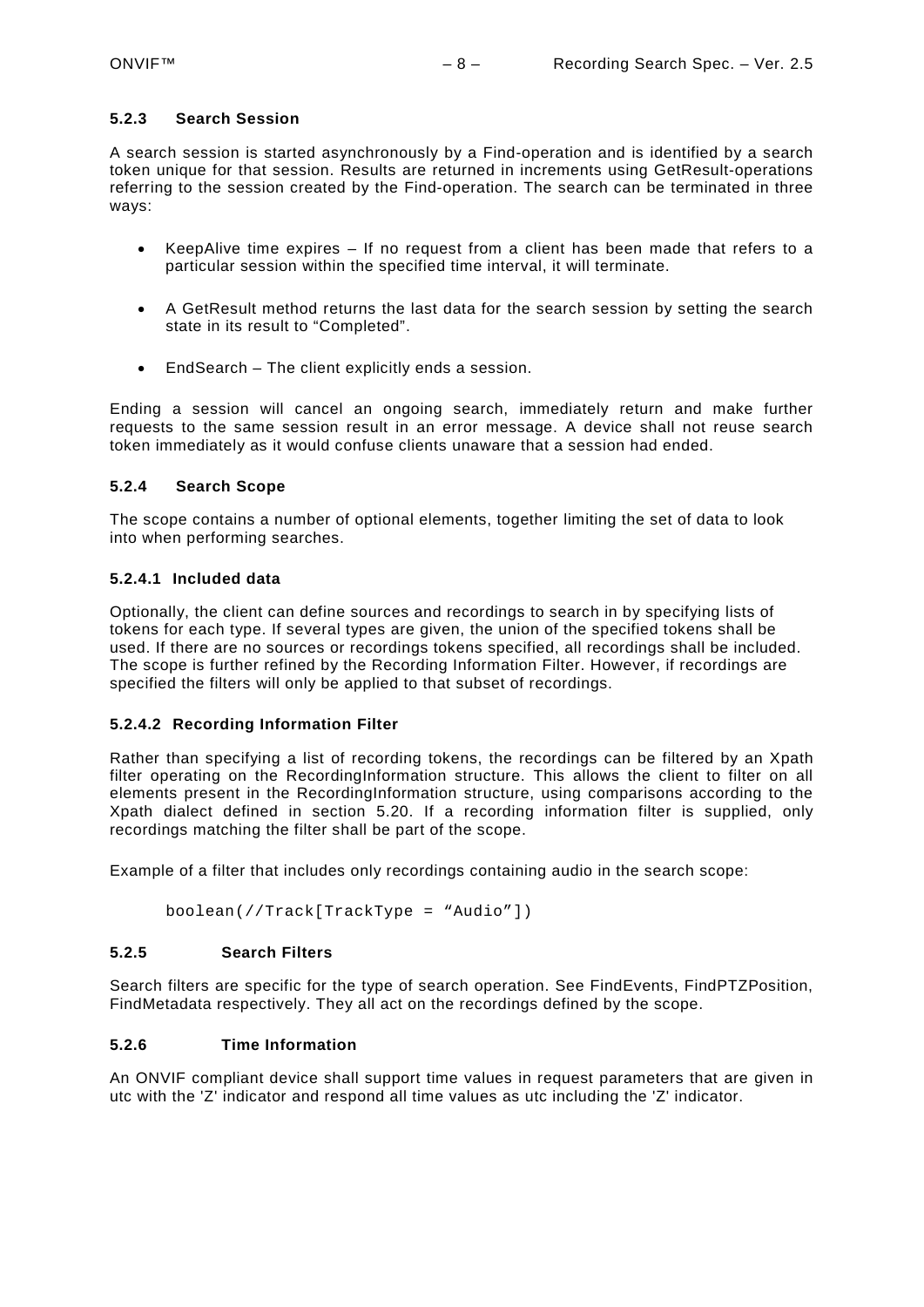#### <span id="page-8-0"></span>**5.3 Data Structures**

#### <span id="page-8-1"></span>**5.3.1 RecordingInformation Structure**

RecordingInformation contains information about a recording, the tracks it consists of and the source.

- RecordingToken a unique identifier of the recording.
- EarliestRecording the date and time of the oldest data in the recording
- LatestRecording the date and time of the newest data in the recording.
- Content informative description of content. If the content is unknown this field is empty
- RecordingStatus current status of recording, can be any of: Initiated, Recording, Stopped, Removing, Removed, Unknown.
- RecordingSourceInformation a structure containing information about the source of the recording.
- TrackInformation a list of track information structures.



Figure 1: Recording state chart.

Figure 1 shows the state changes for the RecordingStatus. The following adds additional explanation:

- Initiated the new recording is created and the specified recording has not jet started to record.
- Recording the recording job is executing the specified recording.
- Stopped the recording job is pausing the specified recording. This case requires that the job has started recording before at least once.
- Removing : The specified recording is in the process of being deleted.
- Removed :The specified recording has been removed.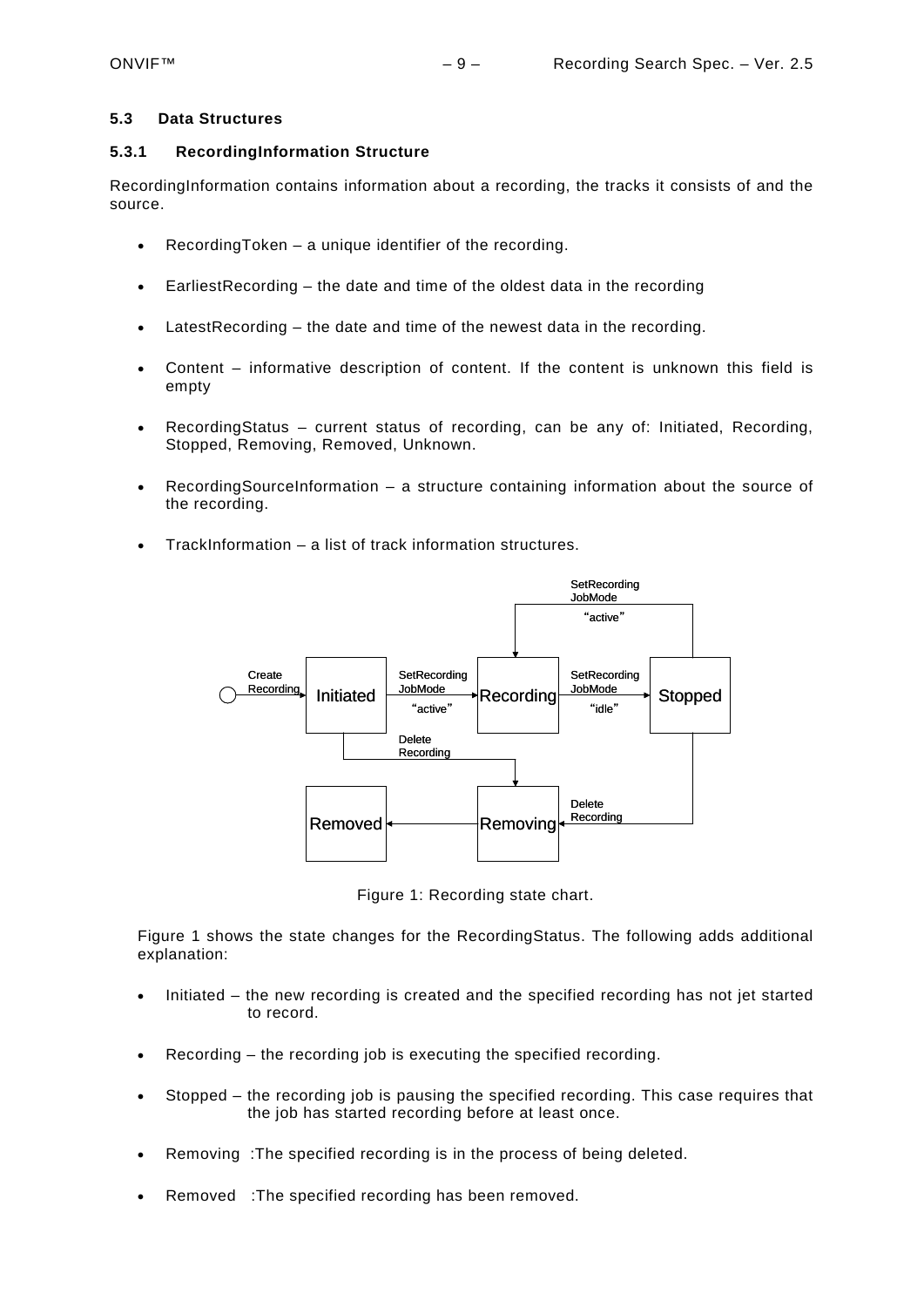• Unknown : This case should never happen.

## <span id="page-9-0"></span>**5.3.2 RecordingSourceInformation Structure**

Contains information about the source of a recording.

- SourceId an identifier for the source chosen by the client that creates the recording. This identifier is opaque to the device. Clients may use any type of URI for this field. If this identifier is not present this filed is empty.
- Name informative name of the source. If the name is unknown this field is empty.
- Location informative description of the location of the source. If the description is not available this string is empty.
- Description informative description of the source. If this description is not present, the description is empty.
- Address informative URI of the source.

## <span id="page-9-1"></span>**5.3.3 TrackInformation Structure**

Contains information about a single track in a recording. Note that a track may represent a single contiguous time span or consist of multiple slices as shown in the introduction of the ONVIF Recording Control Specification. If there is no recorded data for a track the TrackInformation shall not be provided.

- TrackToken an identifier of the track. The TrackToken is unique between all TrackTokens used within a recording.
- TrackType identifies the type of track (video, audio or metadata)
- Description informative description of the track. If this information is not present, this field is empty.
- DataFrom The start date and time of the oldest recorded data in the track.
- DataTo The stop date and time of the newest recorded data in the track.

## <span id="page-9-2"></span>**5.3.4 SearchState Enumeration**

The search state can be one of the following

- Searching The database search is in progress and there may be results available that can be fetched via the method GetEventSearchResults.
- Completed Search has been completed and all results have been delivered via GetEventSearchResults.

The usage of the additionally defined state "Queued" is deprecated.

## <span id="page-9-3"></span>**5.3.5 MediaAttributes Structure**

The MediaAttributes contains information about the media tracks of a particular recording for a particular time frame. The time frame can be a single point in time, in which case the *From* and *Until* elements are identical.

• RecordingToken – A reference to the recording that this structure concerns.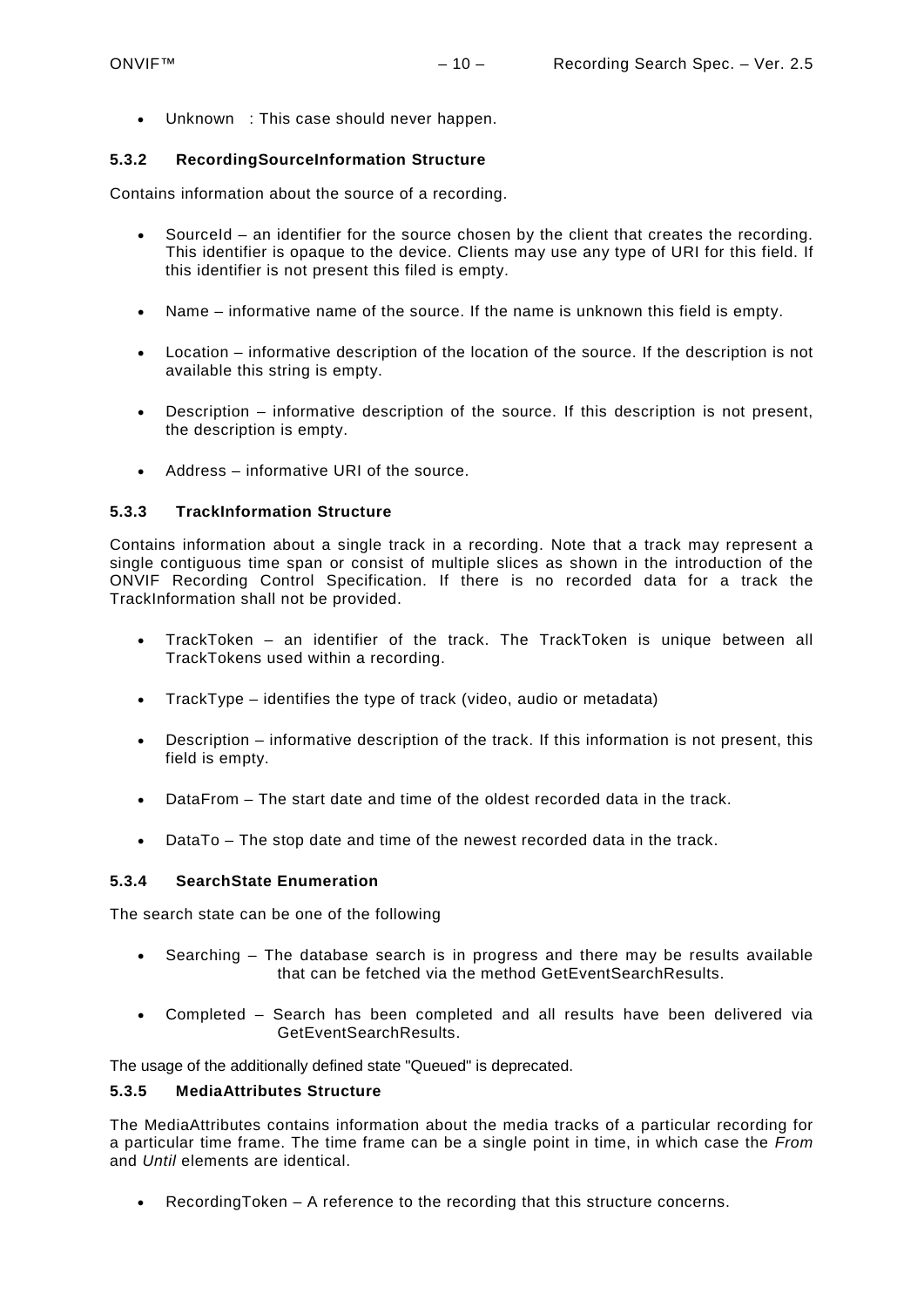- From a point in time from when the attributes are valid for the recording.
- Until a point in time until when the specified attributes are valid for the recording.
- VideoAttributes A set of video attributes, describing the data of a recorded video track.
- AudioAttributes A set of audio attributes, describing the data of a recorded audio track.
- MetadataAttributes A set of attributes, describing the possible metadata content of a recorded metadata track.

## <span id="page-10-0"></span>**5.3.6 FindEventResult Structure**

- RecordingToken identifying the recording containing the found event.
- TrackToken identifying the track containing the found event.
- Time the date and time of the found event.
- Event the event message found.
- StartStateEvent if true, indicates the event represents the start state of one or more properties in the recording.

## <span id="page-10-1"></span>**5.3.7 FindPTZPositionResult Structure**

- RecordingToken identifying the recording containing the matching position.
- TrackToken identifying the track containing the matching position.
- Time the date and time of the matching position.
- Position the matching PTZ vector.

## <span id="page-10-2"></span>**5.3.8 PTZPositionFilter Structure**

Contains the necessary elements to define what PTZ positions to search for. The PTZ vectors shall be in the same coordinate space as the PTZ coordinates stored in the recording.

- MinPosition The lower boundary of the PTZ volume to look for.
- MaxPosition The upper boundary of the PTZ volume to look for.
- EnterOrExit If true, report the positions when entering or exiting the specified PTZ volume. Otherwise report all recorded positions within the specified PTZ range.

## <span id="page-10-3"></span>**5.3.9 MetadataFilter Structure**

Contains an Xpath expression to be applied to the MetadataStream structure.

Example of an expression searching for objects overlapping the lower right quadrant of the scene:

```
boolean(//Object/Appearance/Shape/BoundingBox[@right > "0.5"]) 
and 
boolean(//Object/Appearance/Shape/BoundingBox[@bottom > "0.5"])
```
## <span id="page-10-4"></span>**5.3.10 FindMetadataResult Structure**

• RecordingToken – identifying the recording containing the matching metadata.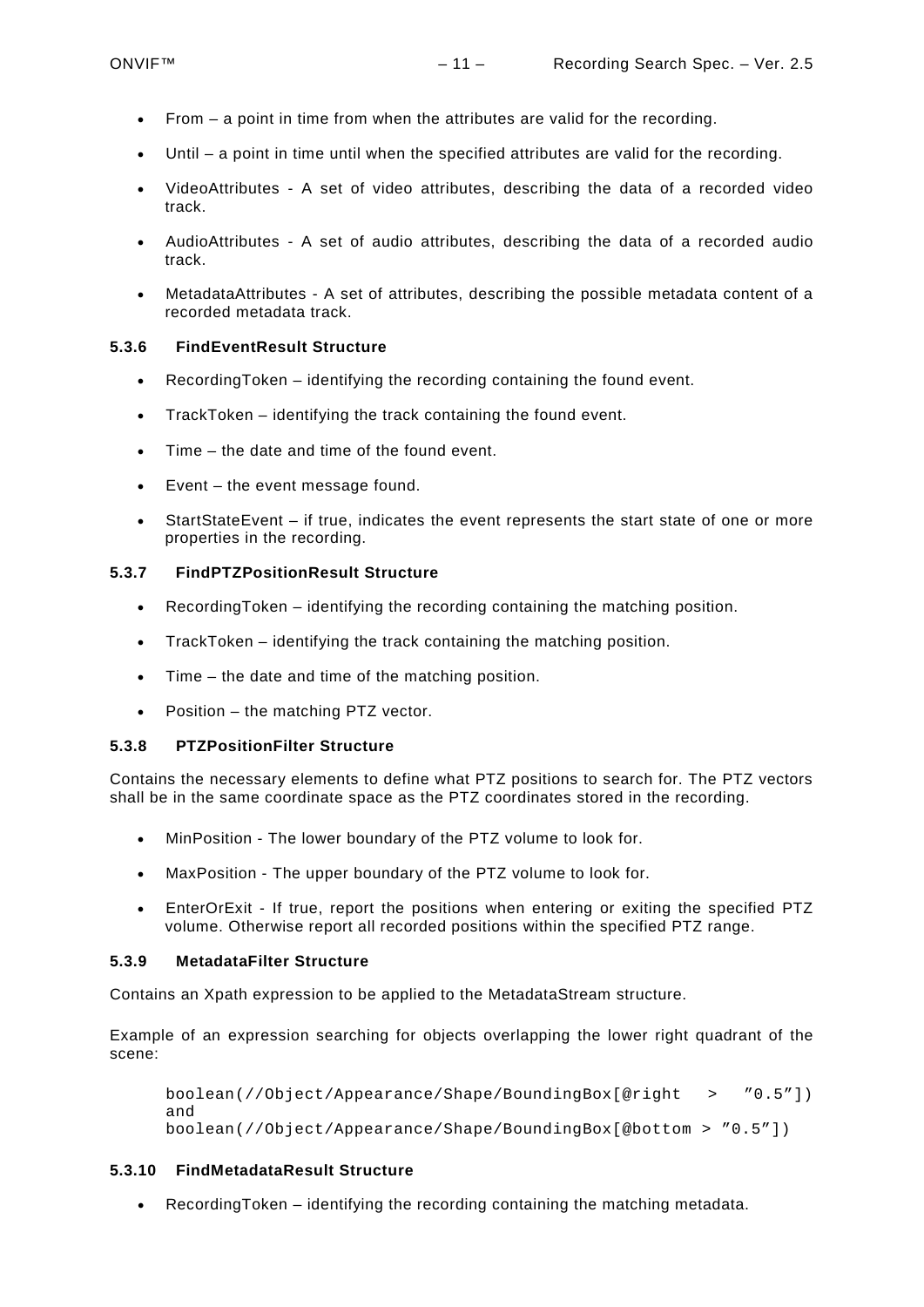- TrackToken identifying the track containing the matching metadata.
- Time the date and time of the matching metadata.

#### <span id="page-11-0"></span>**5.4 GetRecordingSummary**

GetRecordingSummary is used to get a summary description of all recorded data. This operation is mandatory to support for a device implementing the recording search service.

## **Table 2: GetRecordingSummary command**

| GetRecordingSummary         | Access Class: READ MEDIA                                                                                                                                                                                                                                                                          |
|-----------------------------|---------------------------------------------------------------------------------------------------------------------------------------------------------------------------------------------------------------------------------------------------------------------------------------------------|
| Message name                | <b>Description</b>                                                                                                                                                                                                                                                                                |
| GetRecordingSummaryRequest  | This shall be the empty message                                                                                                                                                                                                                                                                   |
| GetRecordingSummaryResponse | Returns a structure containing: DataFrom specifying the first time<br>when there is recorded data on the device; DataUntil specifying the<br>last point in time where there is data recorded on the device; the<br>total number of recordings on the device.<br>Tt:RecordingSummary Summary[1][1] |
| <b>Fault codes</b>          | <b>Description</b>                                                                                                                                                                                                                                                                                |
|                             | No command specific error codes.                                                                                                                                                                                                                                                                  |

## <span id="page-11-1"></span>**5.5 GetRecordingInformation**

Returns information about a single *Recording* specified by a *RecordingToken.* This operation is mandatory to support for a device implementing the recording search service.

<span id="page-11-2"></span>

| GetRecordingInformation                             | Access Class: READ MEDIA                                                   |
|-----------------------------------------------------|----------------------------------------------------------------------------|
| Message name                                        | <b>Description</b>                                                         |
| GetRecordingInformationRequest                      | <b>Request description</b><br>tt:ReferenceToken RecordingToken[1][1]       |
| GetRecordingInformationResponse                     | Response description<br>tt:RecordingInformation RecordingInformation[1][1] |
| <b>Fault codes</b>                                  | <b>Description</b>                                                         |
| env:Sender<br>ter:InvalidArgVal<br>ter:InvalidToken | The RecordingToken is not valid.                                           |

#### **Table 3: GetRecordingInformation command**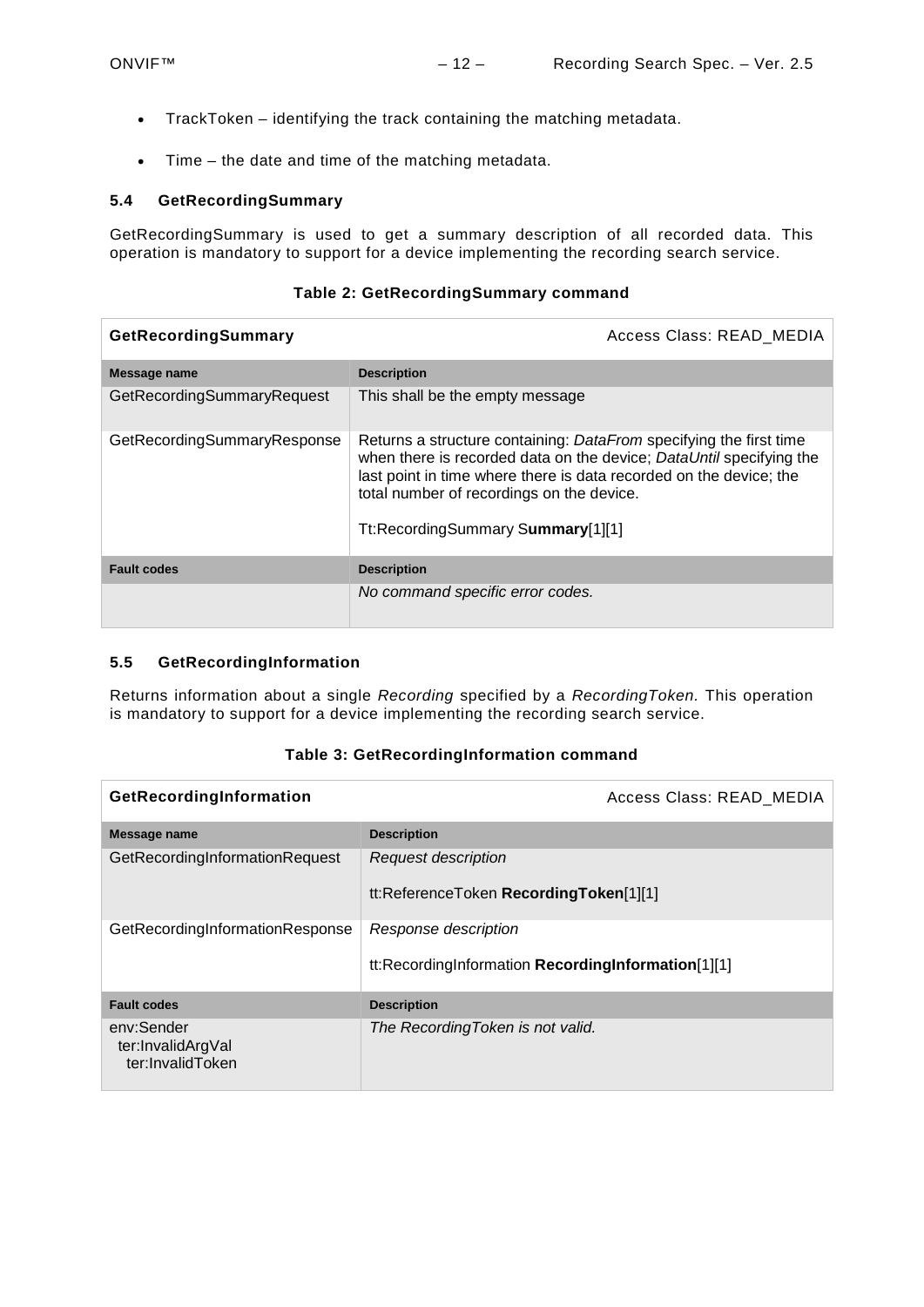### **5.6 GetMediaAttributes**

Returns a set of media attributes for all tracks of the specified recordings at a specified point in time. Clients using this operation shall be able to use it as a non blocking operation. A device shall set the starttime and endtime of the MediaAttributes structure to equal values if calculating this range would causes this operation to block. See MediaAttributes structure for more information. This operation is mandatory to support for a device implementing the recording search service.

Devices indicating CanContainPTZ shall report the PTZ spaces in use at the specified point in time (including generic spaces). For optimal interoperability device implementations should use generic spaces. Generic spaces are http://www.onvif.org/ver10/tptz/PanTiltSpaces/PositionGenericSpace and http://www.onvif.org/ver10/tptz/ZoomSpaces/PositionGenericSpace.

| <b>GetMediaAttributes</b>                           | Access Class: READ MEDIA                                                                                                                                                                                                   |
|-----------------------------------------------------|----------------------------------------------------------------------------------------------------------------------------------------------------------------------------------------------------------------------------|
| Message name                                        | <b>Description</b>                                                                                                                                                                                                         |
| GetMediaAttributesRequest                           | Recording Tokens is a list of references to the recordings to query. Time<br>is the point in time where for which information is requested.<br>Tt:ReferenceToken RecordingTokens[0][unbounded]<br>xs:dateTime Time[1][1]   |
| GetMediaAttributesResponse                          | Contains a MediaAttributes structure for the Recording Token specified<br>in the request. Note that each Recording Token can result in zero or<br>one MediaAttributes.<br>Tt:MediaAttributes MediaAttributes[0][unbounded] |
| <b>Fault codes</b>                                  | <b>Description</b>                                                                                                                                                                                                         |
| env:Sender<br>ter:InvalidArgVal<br>ter:InvalidToken | The Recording Token is not valid.                                                                                                                                                                                          |
| Env:Sender<br>ter:InvalidArgVal<br>ter:NoRecording  | No recording available.                                                                                                                                                                                                    |

#### **Table 4: GetMediaAttributes command**

## <span id="page-12-0"></span>**5.7 FindRecordings**

FindRecordings starts a search session, looking for recordings that matches the scope (See [5.2.4\)](#page-7-1) defined in the request. Results from the search are acquired using the GetRecordingSearchResults request, specifying the search token returned from this request.

The device shall continue searching until one of the following occurs:

- The total number of matches has been found, defined by the *MaxMatches* parameter.
- The session has been ended by a client EndSearch request.
- The session has been ended because *KeepAliveTime* since the last request related to this session has expired.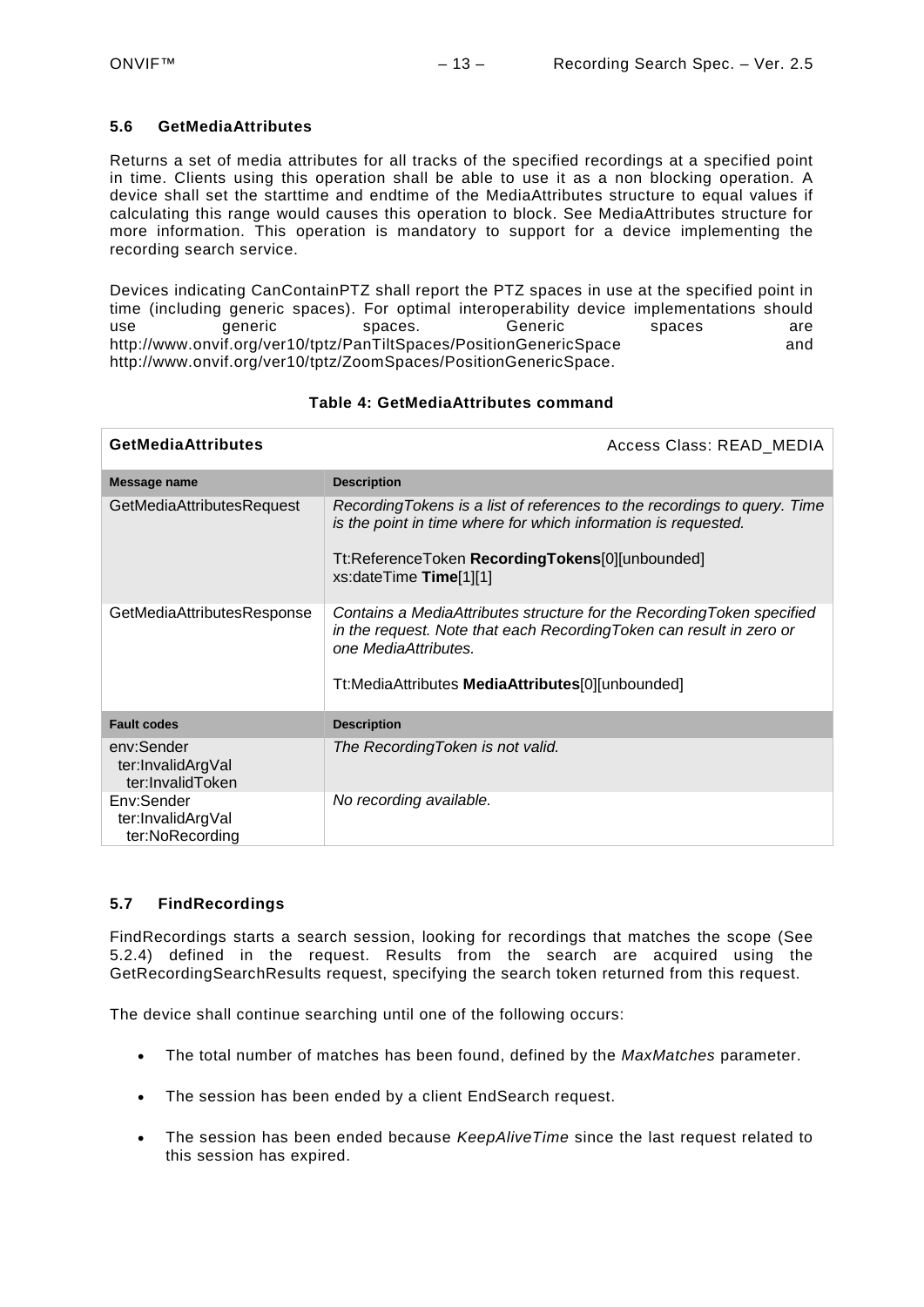The order of the results is undefined, to allow the device to return results in any order they are found. This operation is mandatory to support for a device implementing the recording search service.

For the KeepAliveTime a device shall support at least values up to ten seconds. A device may adapt larger values.

| <b>FindRecordings</b>                                | Access Class: READ_MEDIA                                                                                                                                                                                                                                                   |
|------------------------------------------------------|----------------------------------------------------------------------------------------------------------------------------------------------------------------------------------------------------------------------------------------------------------------------------|
| Message name                                         | <b>Description</b>                                                                                                                                                                                                                                                         |
| <b>FindRecordingsRequest</b>                         | Scope defines the dataset to consider for this search. The search ends<br>after MaxMatches. KeepAliveTime is the session timeout after each<br>request concerning this session.<br>Tt:SearchScopeScope[1][1]<br>xs:int MaxMatches[0][1]<br>xs:duration KeepAliveTime[1][1] |
| FindRecordingsResponse                               | Returns the SearchToken identifying the search session created by this<br>request.<br>Tt: JobToken Search Token[1][1]                                                                                                                                                      |
| <b>Fault codes</b>                                   | <b>Description</b>                                                                                                                                                                                                                                                         |
| env:Receiver<br>ter:Action<br>ter:ResourceProblem    | Device is unable to create a new search session.                                                                                                                                                                                                                           |
| Env:Sender<br>ter:InvalidArgVal<br>ter:InvalidToken  | The recording token is invalid.                                                                                                                                                                                                                                            |
| Env:Sender<br>ter:InvalidArgVal<br>ter:InvalidSource | The recording source is invalid.                                                                                                                                                                                                                                           |

## **Table 5: FindRecordings command**

## <span id="page-13-0"></span>**5.8 GetRecordingSearchResults**

GetRecordingSearchResults acquires the results from a recording search session previously initiated by a FindRecordings operation. The response shall not include results already returned in previous requests for the same session. If *MaxResults* is specified, the response shall not contain more than *MaxResults* results. The number of results relates to the number of recordings. For viewing individual recorded data for a signal track use the FindEvents method.

GetRecordingSearchResults shall block until:

- *MaxResults* results are available for the response if *MaxResults* is specified.
- *MinResults* results are available for the response if *MinResults* is specified.
- *WaitTime* has expired.
- Search is completed or stopped.

This operation is mandatory to support for a device implementing the recording search service. If any of the specified parameters MinResults and WaitTime exceed the supported range a device shall adapt them instead of responding an error.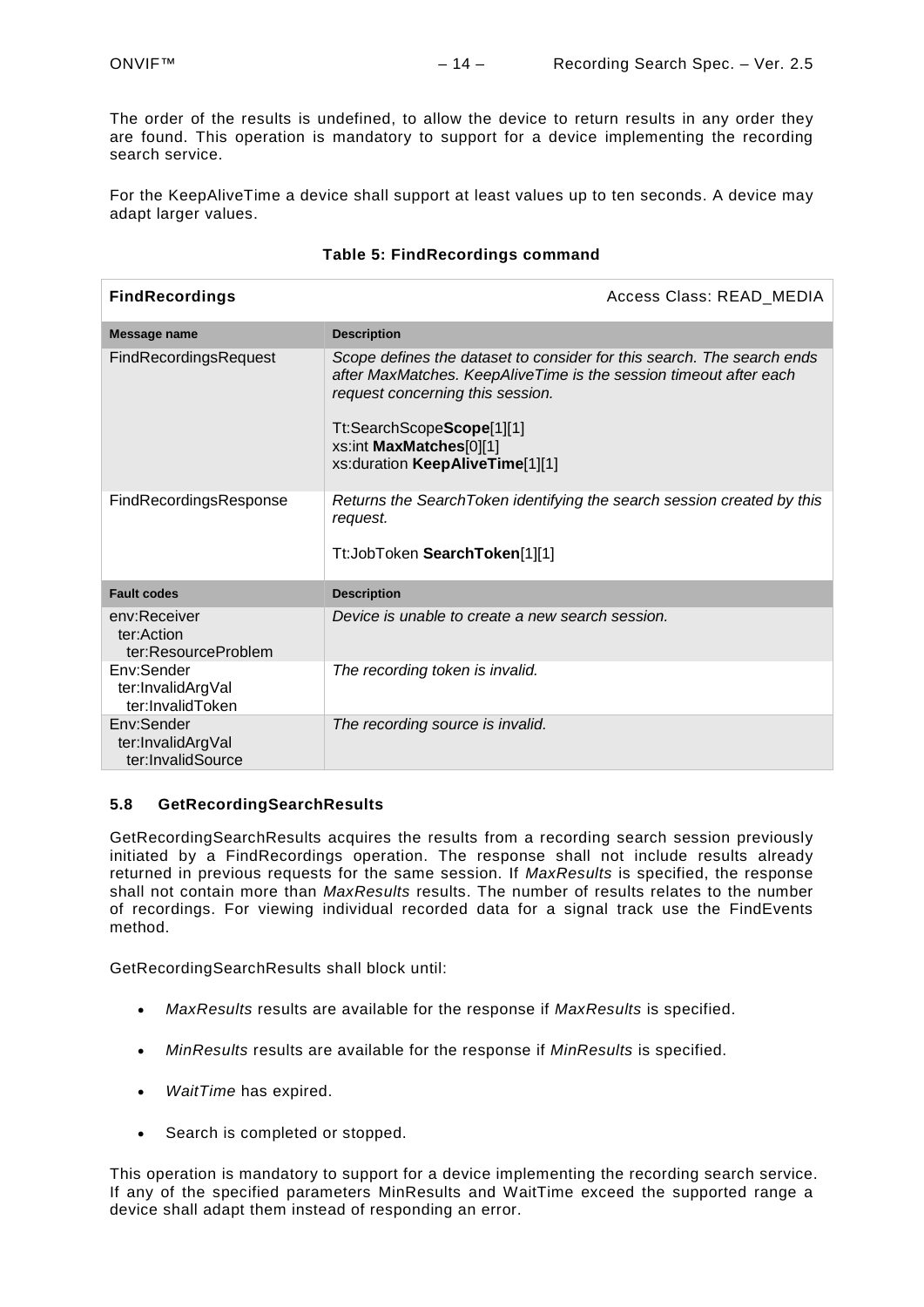| GetRecordingSearchResults<br>Access Class: READ_MEDIA |                                                                                                                                                                                                                                                                                                                                                                                                                                                                                                             |  |
|-------------------------------------------------------|-------------------------------------------------------------------------------------------------------------------------------------------------------------------------------------------------------------------------------------------------------------------------------------------------------------------------------------------------------------------------------------------------------------------------------------------------------------------------------------------------------------|--|
| Message name                                          | <b>Description</b>                                                                                                                                                                                                                                                                                                                                                                                                                                                                                          |  |
| GetRecordingSearchResults<br>Request                  | SearchToken specifies the search session. MinResults specifies the<br>minimum number of results that should be returned. If the total number<br>of results is lower than MinResults in a completed search, all results<br>should be returned. MaxResults specifies the maximum number of<br>results to return. WaitTime defines the maximum time to block, waiting<br>for results.<br>Tt:JobToken SearchToken [1][1]<br>xs:int MinResults [0][1]<br>xs:int MaxResults [0][1]<br>xs:duration WaitTime [0][1] |  |
| GetRecordingSearchResults<br>Response                 | Returns a structure containing the current Search State and a list of<br>RecordingInformation structures.<br>Tt:FindRecordingResultList ResultList[1][1]                                                                                                                                                                                                                                                                                                                                                    |  |
| <b>Fault codes</b>                                    | <b>Description</b>                                                                                                                                                                                                                                                                                                                                                                                                                                                                                          |  |
| env:Sender<br>ter:InvalidArgVal<br>ter:InvalidToken   | The search token is invalid.                                                                                                                                                                                                                                                                                                                                                                                                                                                                                |  |

## **Table 6: GetRecordingSearchResults command**

## <span id="page-14-0"></span>**5.9 FindEvents**

FindEvents starts a search session, looking for events in the *scope* (See [5.2.4\)](#page-7-1) that match the search filter defined in the request. Events are recording events (see [5.2.2\)](#page-6-2) and and other events that are available in the track. Results from the search are acquired using the GetEventSearchResults request, specifying the search token returned from this request.

The device shall continue searching until one of the following occurs:

- The entire time range from *StartPoint* to *EndPoint* has been searched through.
- The total number of matches has been found, defined by the *MaxMatches* parameter.
- The session has been ended by a client EndSearch request.
- The session has been ended because *KeepAliveTime* since the last request related to this session has expired.

Results shall be ordered by time, ascending in case of forward search, or descending in case of backward search. This operation is mandatory to support for a device implementing the recording search service. Although the values of property events refer to the forward direction, they shall be reported identically in reverse search mode.

For the KeepAliveTime a device shall support at least values up to ten seconds. A device may adapt larger values.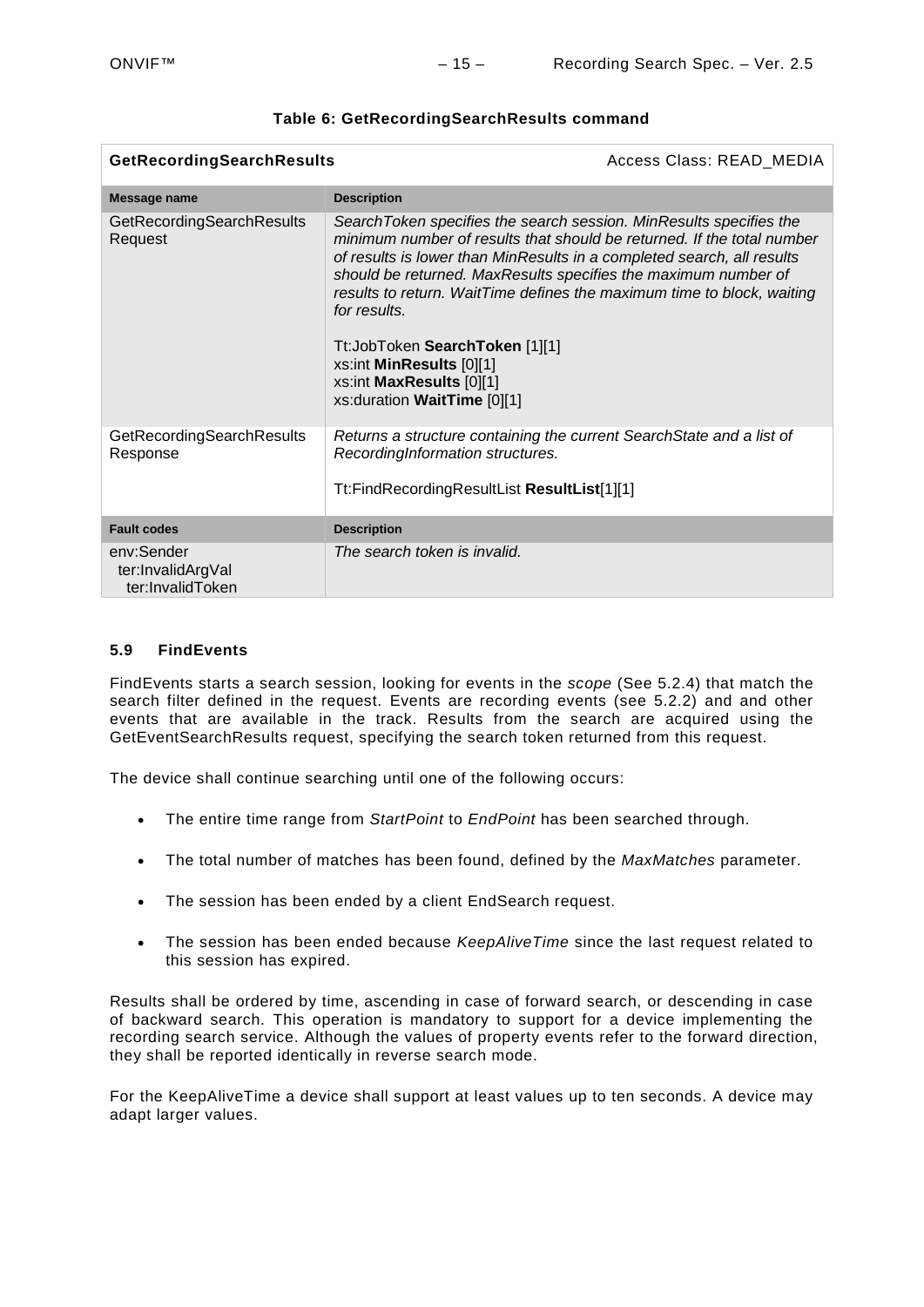## **Table 7: FindEvents command**

| <b>FindEvents</b>                                 | Access Class: READ_MEDIA                                                                                                                                                                                                                                                                                                                                                                                                                                                                                                                                                                                                                                                                                                                                                                                                                                                                                                                                                                                                                                                                                                                                                                                                                                                                     |
|---------------------------------------------------|----------------------------------------------------------------------------------------------------------------------------------------------------------------------------------------------------------------------------------------------------------------------------------------------------------------------------------------------------------------------------------------------------------------------------------------------------------------------------------------------------------------------------------------------------------------------------------------------------------------------------------------------------------------------------------------------------------------------------------------------------------------------------------------------------------------------------------------------------------------------------------------------------------------------------------------------------------------------------------------------------------------------------------------------------------------------------------------------------------------------------------------------------------------------------------------------------------------------------------------------------------------------------------------------|
| Message name                                      | <b>Description</b>                                                                                                                                                                                                                                                                                                                                                                                                                                                                                                                                                                                                                                                                                                                                                                                                                                                                                                                                                                                                                                                                                                                                                                                                                                                                           |
| FindEventsRequest                                 | StartPoint is the point of time where the search will start. EndPoint is<br>The point of time where the search will stop. This can be a time before<br>the StartPoint, in which case the search is performed backwards in<br>time. If EndPoint is omitted, search will go forward from the StartPoint.<br>Scope defines the dataset to consider for this search. SearchFilter<br>contains the topic and message filter needed to define what events to<br>search for. By setting the IncludeStartState to true, the client indicates<br>that virtual events at the time of StartPoint should be returned to<br>represent the state in the recording. In case of a backward search,<br>virtual events at the time of EndPoint and StartPoint should be<br>returned. Support for virtual events is mandatory for recording events.<br>Support for additional virtual events is signaled via the<br>GeneralStartEvents capability. The search ends after MaxMatches.<br>KeepAliveTime is the session timeout after each request concerning<br>this session.<br>Xs:dateTime StartPoint[1][1]<br>xs:dateTime EndPoint[0][1]<br>tt:SearchScopeScope[1][1]<br>tt:EventFilter SearchFilter[1][1]<br>xs:boolean IncludeStartState[1][1]<br>xs:int MaxMatches[0][1]<br>xs:duration KeepAliveTime[1][1] |
| FindEventsResponse                                | Returns the SearchToken identifying the search session created by this<br>request.<br>Tt:JobToken SearchToken[1][1]                                                                                                                                                                                                                                                                                                                                                                                                                                                                                                                                                                                                                                                                                                                                                                                                                                                                                                                                                                                                                                                                                                                                                                          |
| <b>Fault codes</b>                                | <b>Description</b>                                                                                                                                                                                                                                                                                                                                                                                                                                                                                                                                                                                                                                                                                                                                                                                                                                                                                                                                                                                                                                                                                                                                                                                                                                                                           |
| env:Receiver<br>ter:Action<br>ter:ResourceProblem | Device is unable to create a new search session.                                                                                                                                                                                                                                                                                                                                                                                                                                                                                                                                                                                                                                                                                                                                                                                                                                                                                                                                                                                                                                                                                                                                                                                                                                             |

#### <span id="page-15-0"></span>**5.10 GetEventSearchResults**

GetEventSearchResults acquires the results from a recording event search session previously initiated by a FindEvents operation. The response shall not include results already returned in previous requests for the same session. If *MaxResults* is specified, the response shall not contain more than *MaxResults* results.

GetEventSearchResults shall block until:

- *MaxResults* results are available for the response if *MaxResults* is specified.
- *MinResults* results are available for the response if *MinResults* is specified.
- *WaitTime* has expired.
- Search is completed or stopped.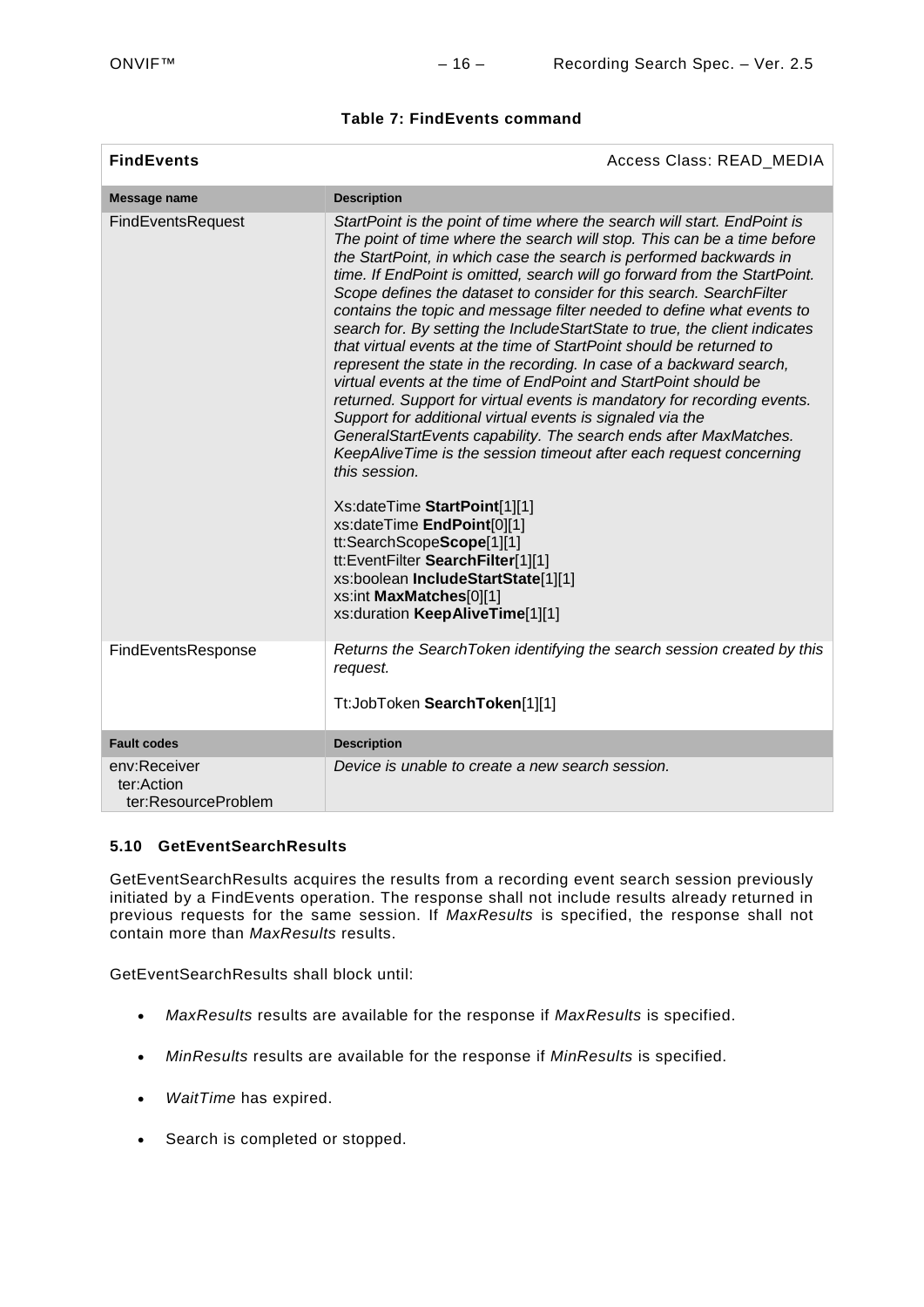This operation is mandatory to support for a device implementing the recording search service. If any of the specified parameters MinResults and WaitTime exceed the supported range a device shall adapt them instead of responding an error.

| <b>GetEventSearchResults</b>                        | Access Class: READ_MEDIA                                                                                                                                                                                                                                                                                                                                                               |
|-----------------------------------------------------|----------------------------------------------------------------------------------------------------------------------------------------------------------------------------------------------------------------------------------------------------------------------------------------------------------------------------------------------------------------------------------------|
| Message name                                        | <b>Description</b>                                                                                                                                                                                                                                                                                                                                                                     |
| GetEventSearchResultsRequ<br>est                    | SearchToken specifies the search session. MinResults specifies the<br>minimum number of results that should be returned. MaxResults<br>specifies the maximum number of results to return. WaitTime defines<br>the maximum time to block, waiting for results.<br>Tt:JobToken SearchToken [1][1]<br>xs:int MinResults [0][1]<br>xs:int MaxResults [0][1]<br>xs:duration WaitTime [0][1] |
| GetEventSearchResultsResp<br>onse                   | Returns a structure containing the current Search State and a list of<br>FindEventResult structures.<br>Tt:SearchState SearchState [1][1]<br>tt:FindEventResult FindEventResult [0][unbounded]                                                                                                                                                                                         |
| <b>Fault codes</b>                                  | <b>Description</b>                                                                                                                                                                                                                                                                                                                                                                     |
| env:Sender<br>ter:InvalidArgVal<br>ter:InvalidToken | The search token is invalid.                                                                                                                                                                                                                                                                                                                                                           |

## **Table 8: GetEventSearchResults command**

## <span id="page-16-0"></span>**5.11 FindPTZPosition**

FindPTZPosition starts a search session, looking for ptz positions in the *scope* (See [5.2.4\)](#page-7-1) that matches the search filter defined in the request. Results from the search are acquired using the GetPTZPositionSearchResults request, specifying the search token returned from this request.

The device shall continue searching until one of the following occurs:

- The entire time range from *StartPoint* to *EndPoint* has been searched through.
- The total number of matches has been found, defined by the *MaxMatches* parameter.
- The session has been ended by a client EndSearch request.
- The session has been ended because *KeepAliveTime* since the last request related to this session has expired.

This operation is mandatory to support whenever CanContainPTZ is true for any metadata track in any recording on the device.

For the KeepAliveTime a device shall support at least values up to ten seconds. A device may adapt larger values.

A device shall only match the search criteria against PTZ status updates available between the time interval given in the search, i.e. the device shall not locate the PTZ position at the start of the search interval.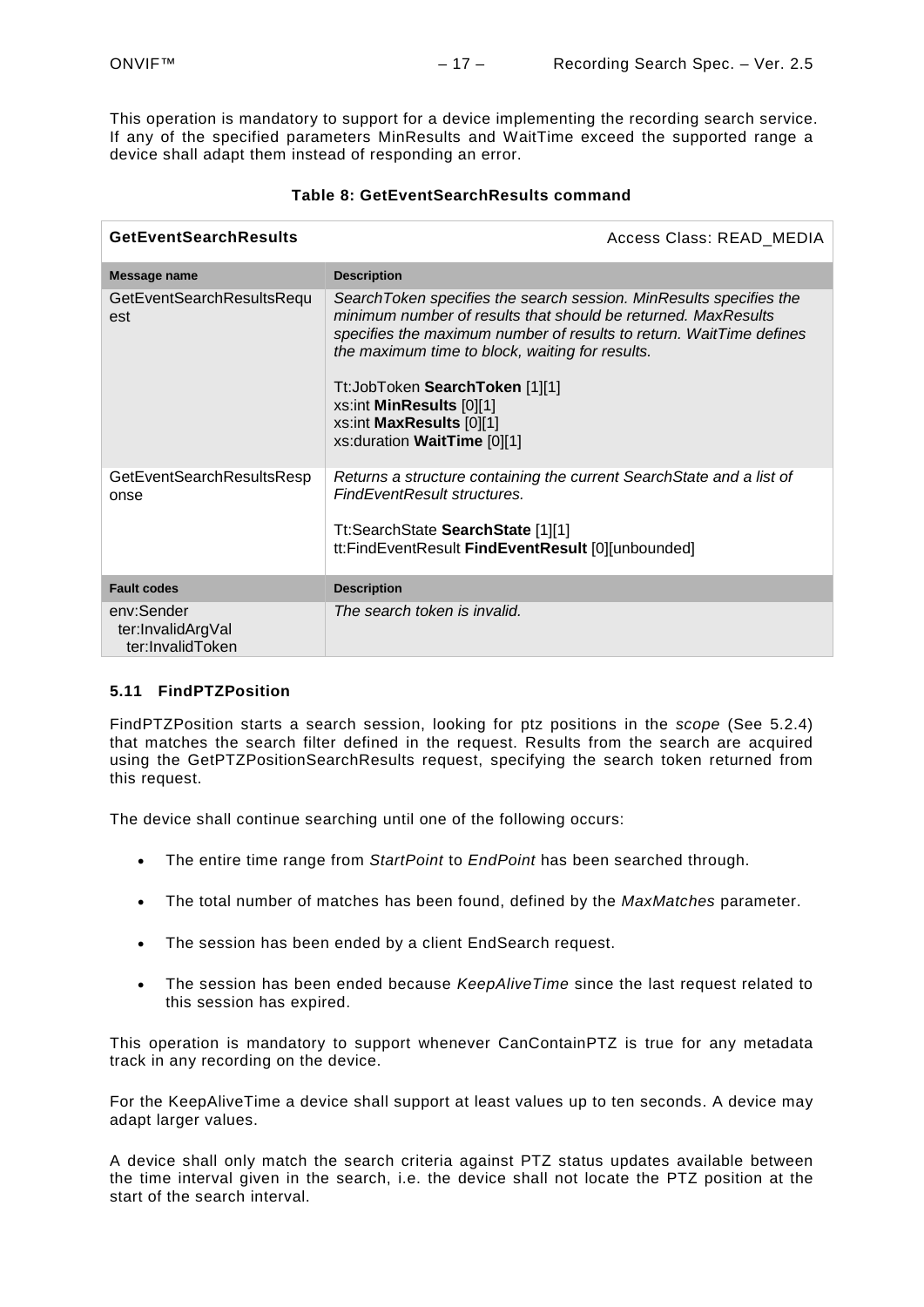| <b>FindPTZPosition</b>                                       | Access Class: READ MEDIA                                                                                                                                                                                                                                                                                                                                                                                                                                                                                                                                                                                                                                                                                                                                                                    |
|--------------------------------------------------------------|---------------------------------------------------------------------------------------------------------------------------------------------------------------------------------------------------------------------------------------------------------------------------------------------------------------------------------------------------------------------------------------------------------------------------------------------------------------------------------------------------------------------------------------------------------------------------------------------------------------------------------------------------------------------------------------------------------------------------------------------------------------------------------------------|
| Message name                                                 | <b>Description</b>                                                                                                                                                                                                                                                                                                                                                                                                                                                                                                                                                                                                                                                                                                                                                                          |
| <b>FindPTZPositionRequest</b>                                | StartPoint is the point of time where the search will start. EndPoint is<br>The point of time where the search will stop. This can be a time before<br>the StartPoint, in which case the search is performed backwards in<br>time. If EndPoint is omitted, search will go forward from the StartPoint.<br>Scope defines the dataset to consider for this search. SearchFilter<br>contains the search criteria needed to define the PTZ position to<br>search for. The search ends after MaxMatches. KeepAliveTime is the<br>session timeout after each request concerning this session.<br>Xs:dateTime StartPoint[1][1]<br>xs:dateTime EndPoint[0][1]<br>tt:SearchScopeScope[1][1]<br>tt:PTZPositionFilter SearchFilter[1][1]<br>xs:int MaxMatches[0][1]<br>xs:duration KeepAliveTime[1][1] |
| FindPTZPositionResponse                                      | Returns the SearchToken identifying the search session created by this<br>request.<br>Tt:JobToken SearchToken[1][1]                                                                                                                                                                                                                                                                                                                                                                                                                                                                                                                                                                                                                                                                         |
| <b>Fault codes</b>                                           | <b>Description</b>                                                                                                                                                                                                                                                                                                                                                                                                                                                                                                                                                                                                                                                                                                                                                                          |
| env:Receiver<br>ter:Action<br>ter:ResourceProblem            | Device is unable to create a new search session.                                                                                                                                                                                                                                                                                                                                                                                                                                                                                                                                                                                                                                                                                                                                            |
| Env:Receiver<br>ter:ActionNotSupported<br>ter:NotImplemented | This optional method is not implemented                                                                                                                                                                                                                                                                                                                                                                                                                                                                                                                                                                                                                                                                                                                                                     |

## **Table 9: FindPTZPosition command**

## <span id="page-17-0"></span>**5.12 GetPTZPositionSearchResults**

GetPTZPositionSearchResults acquires the results from a PTZ position search session previously initiated by a FindPTZPosition operation. The response shall not include results already returned in previous requests for the same session. If *MaxResults* is specified, the response shall not contain more than *MaxResults* results.

GetPTZPositionSearchResults shall block until:

- *MaxResults* results are available for the response if *MaxResults* is specified.
- *MinResults* results are available for the response if *MinResults* is specified.
- *WaitTime* has expired.
- Search is completed or stopped.

This operation is mandatory to support whenever CanContainPTZ is true for any metadata track in any recording on the device. If any of the specified parameters MinResults and WaitTime exceed the supported range a device shall adapt them instead of responding an error.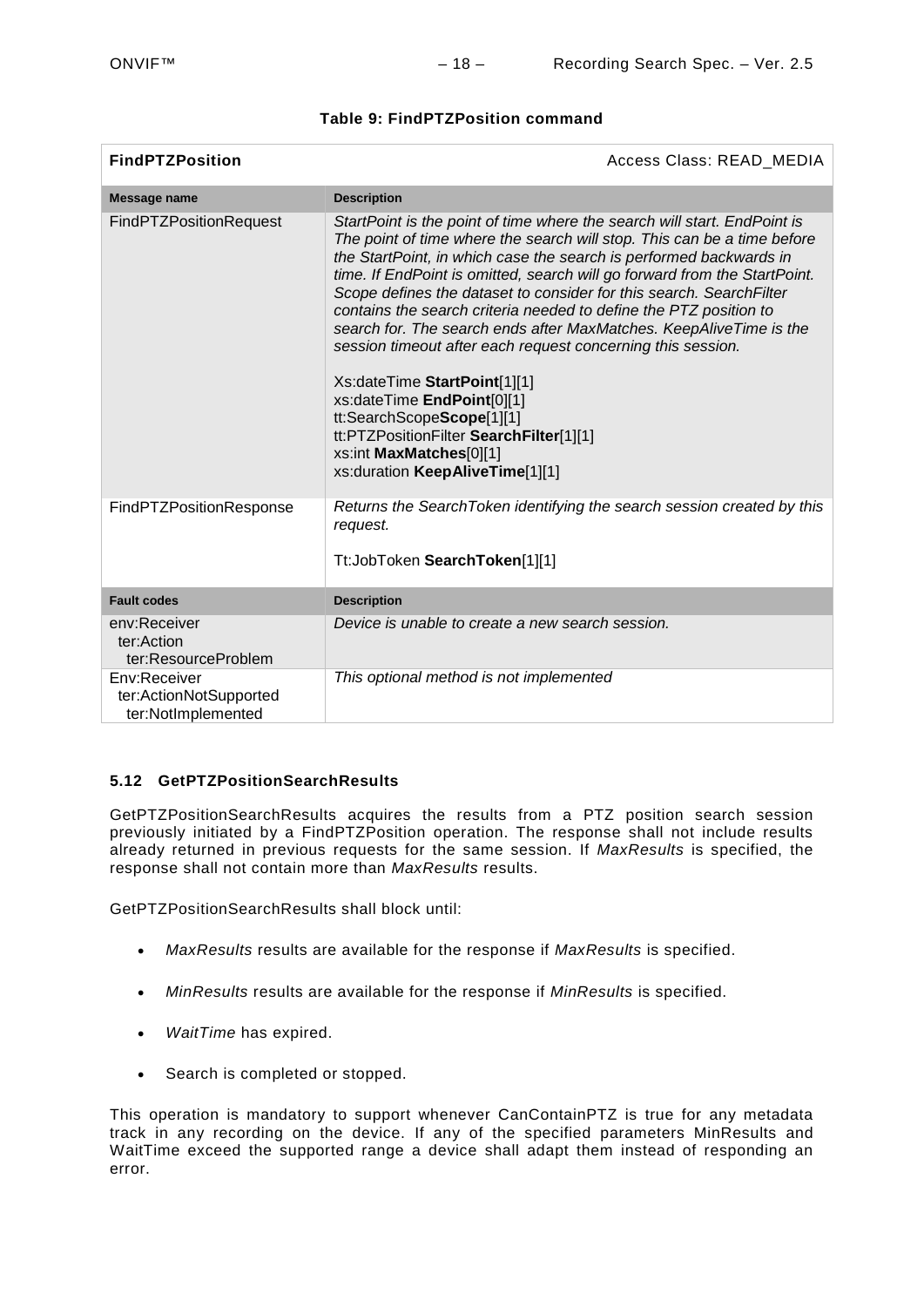| <b>GetPTZPositionSearchResults</b>                  |                                                                                                                                                                                                                                                               | Access Class: READ_MEDIA |
|-----------------------------------------------------|---------------------------------------------------------------------------------------------------------------------------------------------------------------------------------------------------------------------------------------------------------------|--------------------------|
| Message name                                        | <b>Description</b>                                                                                                                                                                                                                                            |                          |
| <b>GetPTZPositionSearchResult</b><br>sRequest       | SearchToken specifies the search session. MinResults specifies the<br>minimum number of results that should be returned. MaxResults<br>specifies the maximum number of results to return. WaitTime defines<br>the maximum time to block, waiting for results. |                          |
|                                                     | Tt: JobToken SearchToken[1][1]<br>xs:int MinResults[0][1]<br>xs:int MaxResults[0][1]<br>xs:duration WaitTime[0][1]                                                                                                                                            |                          |
| <b>GetPTZPositionSearchResult</b><br>sResponse      | Returns a structure containing the current Search State and a list of<br>FindePTZPositionResult structures.                                                                                                                                                   |                          |
|                                                     | Tt:SearchState SearchState[1][1]<br>tt:FindPTZPositionResult FindPTZPositionResult[0][unbounded]                                                                                                                                                              |                          |
| <b>Fault codes</b>                                  | <b>Description</b>                                                                                                                                                                                                                                            |                          |
| env:Sender<br>ter:InvalidArgVal<br>ter:InvalidToken | The search token is invalid.                                                                                                                                                                                                                                  |                          |

## **Table 10: GetPTZPositionSearchResults command**

## <span id="page-18-0"></span>**5.13 FindMetadata**

FindMetadata starts a search session, looking for metadata in the scope (See [5.2.4\)](#page-7-1) that matches the search filter defined in the request. Results from the search are acquired using the GetMetadataSearchResults request, specifying the search token returned from this request.

The device shall continue searching until one of the following occurs:

- The entire time range from *StartPoint* to *EndPoint* has been searched through.
- The total number of matches has been found, defined by the *MaxMatches* parameter.
- The session has been ended by a client EndSearch request.
- The session has been ended because *KeepAliveTime* since the last request related to this session has expired.

This operation is mandatory to support if the MetaDataSearch capability is set to true in the SearchCapabilities structure return by the GetCapabilities command in the Device service.

For the KeepAliveTime a device shall support at least values up to ten seconds. A device may adapt larger values.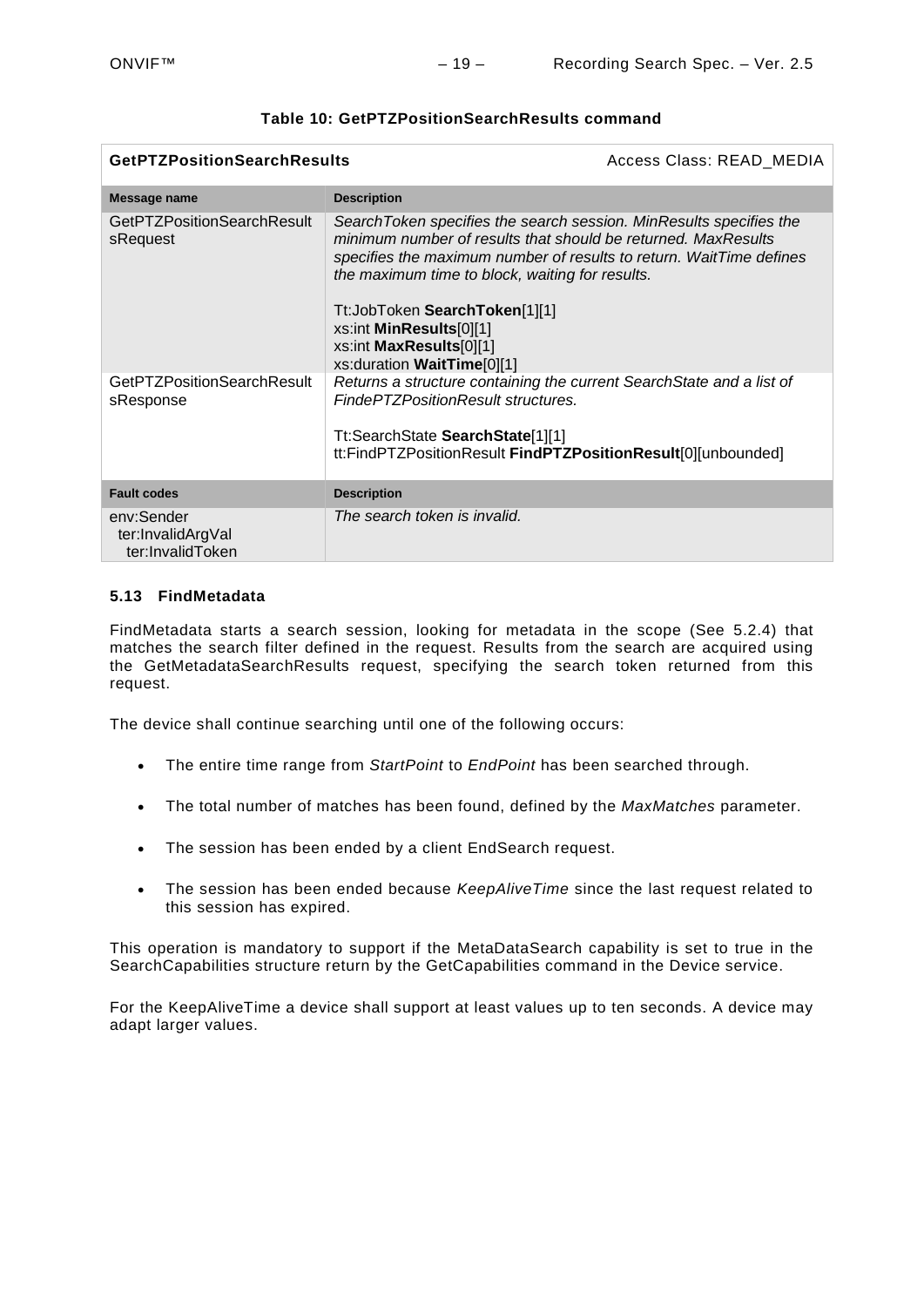| <b>FindMetadata</b>                               | Access Class: READ_MEDIA                                                                                                                                                                                                                                                                                                                                                                                                                                                                                                                                                                                                                                                                                                                                                             |  |
|---------------------------------------------------|--------------------------------------------------------------------------------------------------------------------------------------------------------------------------------------------------------------------------------------------------------------------------------------------------------------------------------------------------------------------------------------------------------------------------------------------------------------------------------------------------------------------------------------------------------------------------------------------------------------------------------------------------------------------------------------------------------------------------------------------------------------------------------------|--|
| Message name                                      | <b>Description</b>                                                                                                                                                                                                                                                                                                                                                                                                                                                                                                                                                                                                                                                                                                                                                                   |  |
| FindMetadataRequest                               | StartPoint is the point of time where the search will start. EndPoint is<br>The point of time where the search will stop. This can be a time before<br>the StartPoint, in which case the search is performed backwards in<br>time. If EndPoint is omitted, search will go forward from the StartPoint.<br>Scope defines the dataset to consider for this search. SearchFilter<br>contains the search criteria needed to define the metadata to search<br>for. The search ends after MaxMatches. KeepAliveTime is the session<br>timeout after each request concerning this session.<br>Xs:dateTime StartPoint[1][1]<br>xs:dateTime EndPoint[0][1]<br>tt:SearchScopeScope[1][1]<br>tt:MetadataFilter SearchFilter[1][1]<br>xs:int MaxMatches[0][1]<br>xs:duration KeepAliveTime[1][1] |  |
| FindMetadataResponse                              | Returns the SearchToken identifying the search session created by this<br>request.<br>Tt:JobToken SearchToken[1][1]                                                                                                                                                                                                                                                                                                                                                                                                                                                                                                                                                                                                                                                                  |  |
| <b>Fault codes</b>                                | <b>Description</b>                                                                                                                                                                                                                                                                                                                                                                                                                                                                                                                                                                                                                                                                                                                                                                   |  |
| env:Receiver<br>ter:Action<br>ter:ResourceProblem | Device is unable to create a new search session.                                                                                                                                                                                                                                                                                                                                                                                                                                                                                                                                                                                                                                                                                                                                     |  |

## **Table 11: FindMetadata command**

## <span id="page-19-0"></span>**5.14 GetMetadataSearchResults**

GetMetadataSearchResults acquires the results from a recording search session previously initiated by a FindMetadata operation. The response shall not include results already returned in previous requests for the same session. If *MaxResults* is specified, the response shall not contain more than *MaxResults* results.

GetMetadataSearchResults shall block until:

- *MaxResults* results are available for the response if *MaxResults* is specified.
- *MinResults* results are available for the response if *MinResults* is specified.
- *WaitTime* has expired.
- Search is completed or stopped.

This operation is mandatory to support if the MetaDataSearch capability is set to true in the SearchCapabilities structure return by the GetCapabilities command in the Device service. If any of the specified parameters MinResults and WaitTime exceed the supported range a device shall adapt them instead of responding an error.

## **Table 12: GetMetadataSearchResults command**

**GetMetadataSearchResults** and the controller and the controller and access Class: READ\_MEDIA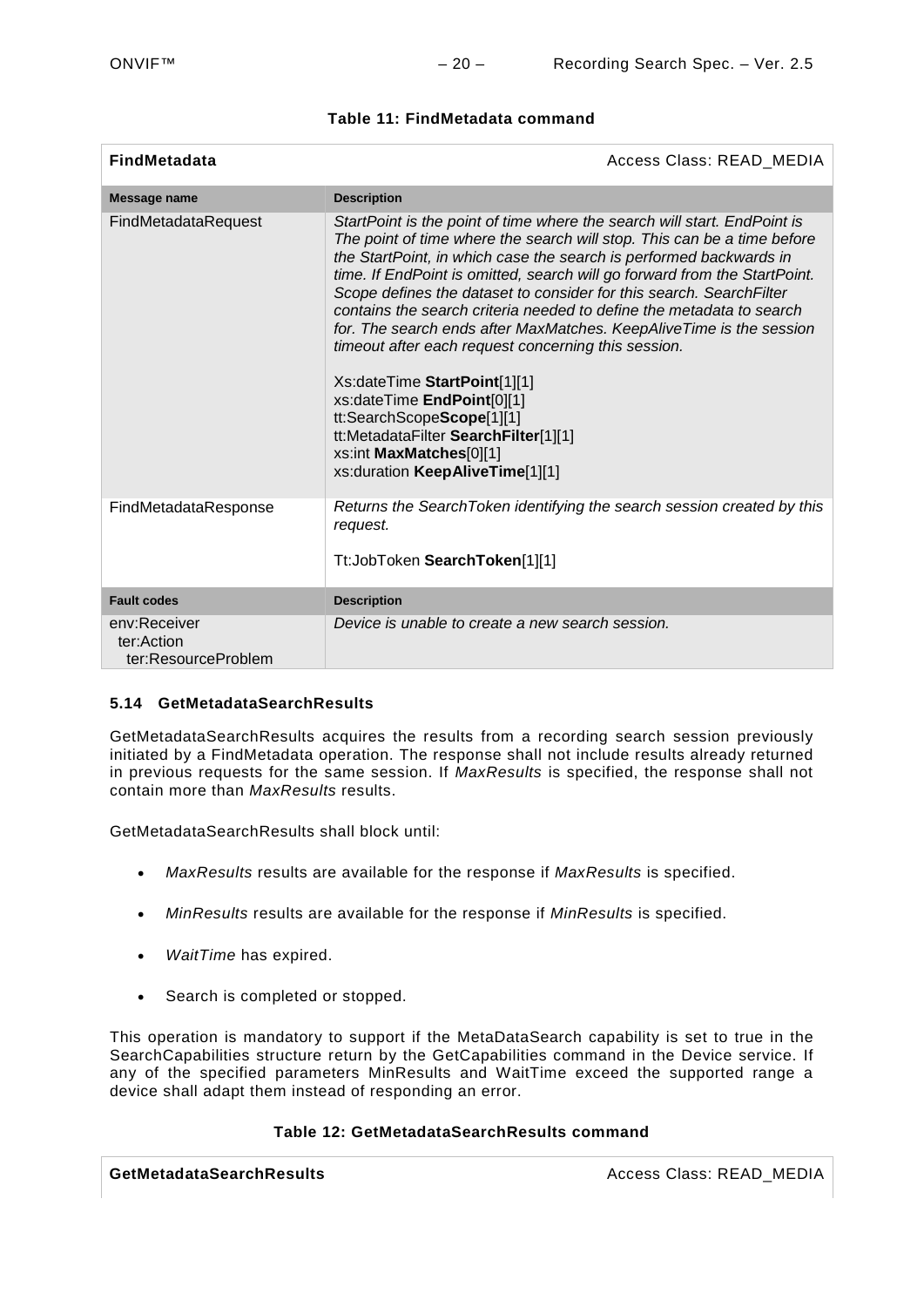| Message name                                        | <b>Description</b>                                                                                                                                                                                                                                                                                                                                                                   |
|-----------------------------------------------------|--------------------------------------------------------------------------------------------------------------------------------------------------------------------------------------------------------------------------------------------------------------------------------------------------------------------------------------------------------------------------------------|
| GetMetadataSearchResultsR<br>equest                 | Search Token specifies the search session. Min Results specifies the<br>minimum number of results that should be returned. MaxResults<br>specifies the maximum number of results to return. WaitTime defines<br>the maximum time to block, waiting for results.<br>Tt:JobToken SearchToken[1][1]<br>xs:int MinResults[0][1]<br>xs:int MaxResults[0][1]<br>xs:duration WaitTime[0][1] |
| GetMetadataSearchResultsR<br>esponse                | Returns a structure containing the current Search State and a list of<br>FindMetadataResult structures.<br>Tt:SearchState SearchState[1][1]<br>tt:FindMetadataResult FindMetadataResult[0][unbounded]                                                                                                                                                                                |
| <b>Fault codes</b>                                  | <b>Description</b>                                                                                                                                                                                                                                                                                                                                                                   |
| env:Sender<br>ter:InvalidArgVal<br>ter:InvalidToken | The search token is invalid.                                                                                                                                                                                                                                                                                                                                                         |

## <span id="page-20-0"></span>**5.15 GetSearchState**

GetSearchState returns the current state of the specified search session.

This command is deprecated.

|  | Table 13: GetSearchState command |
|--|----------------------------------|
|--|----------------------------------|

| <b>GetSearchState</b>                               | Access Class: READ MEDIA                                                        |  |
|-----------------------------------------------------|---------------------------------------------------------------------------------|--|
| Message name                                        | <b>Description</b>                                                              |  |
| <b>GetSearchStateRequest</b>                        | SearchToken specifies the search session.<br>Tt:JobToken SearchToken [1][1]     |  |
| GetSearchStateResponse                              | Returns the current state of the search session.<br>Tt:SearchState State [1][1] |  |
| <b>Fault codes</b>                                  | <b>Description</b>                                                              |  |
| env:Sender<br>ter:InvalidArgVal<br>ter:InvalidToken | The search token is invalid.                                                    |  |

## <span id="page-20-1"></span>**5.16 EndSearch**

EndSearch stops an ongoing search session, causing any blocking result request to return and the *SearchToken* to become invalid. If the search was interrupted before completion, the point in time that the search had reached shall be returned. If the search had not yet begun, the *StartPoint* shall be returned. Note that an error message will occur if the search session has been already completed before this request. If the search was completed the original *EndPoint* supplied by the Find operation shall be returned. When issuing EndSearch on a FindRecordings request the *EndPoint* is undefined and shall not be used since the FindRecordings request doesn't have StartPoint/EndPoint. This operation is mandatory to support for a device implementing the recording search service.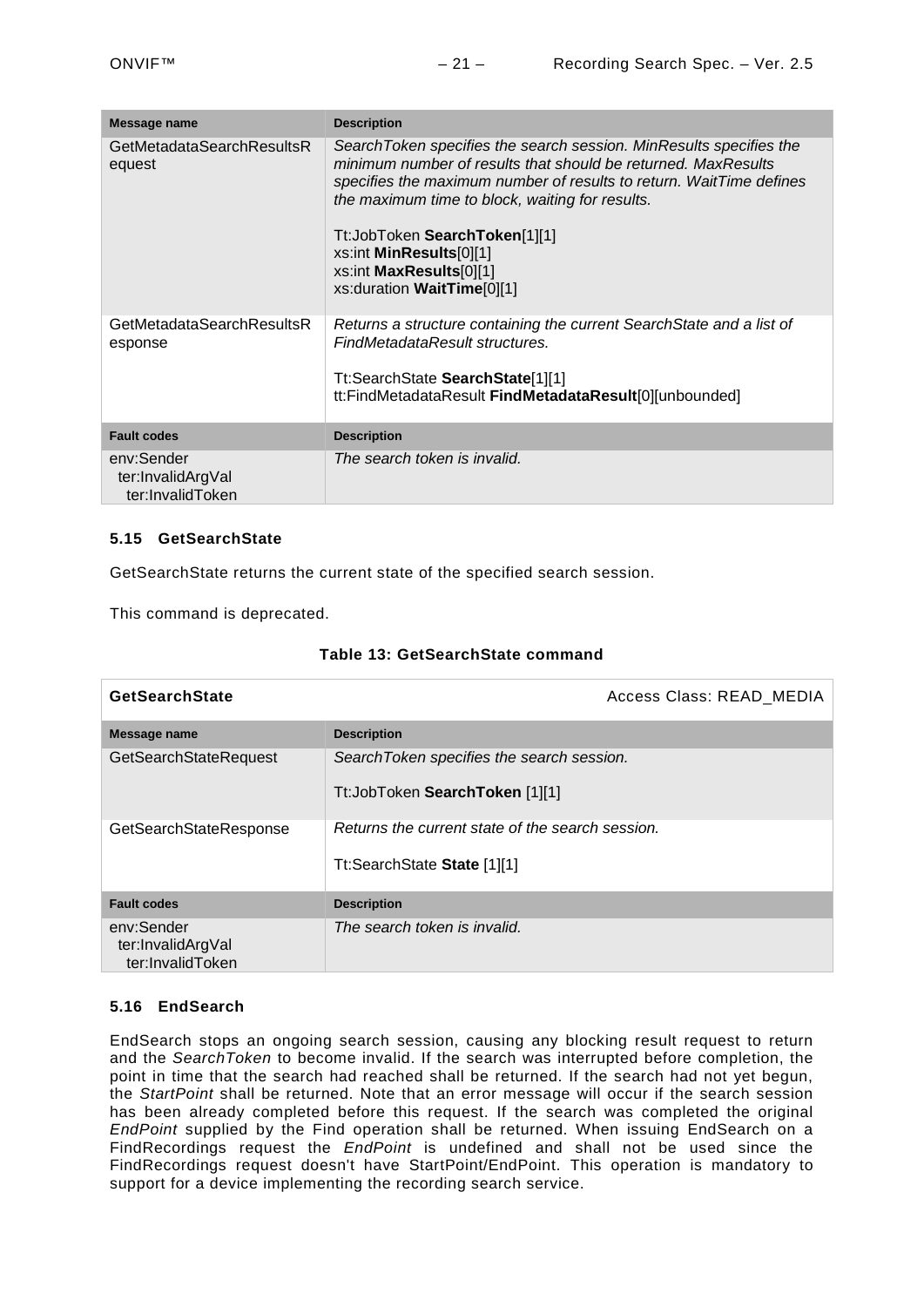| <b>EndSearch</b>                                    | Access Class: READ MEDIA                                                                            |  |
|-----------------------------------------------------|-----------------------------------------------------------------------------------------------------|--|
| Message name                                        | <b>Description</b>                                                                                  |  |
| EndSearchRequest                                    | SearchToken specifies the search session.<br>Tt:JobToken SearchToken[1][1]                          |  |
| EndSearchResponse                                   | Returns the point in time where the search was at when ended.<br>Xs:dateTime <b>EndPoint</b> [1][1] |  |
| <b>Fault codes</b>                                  | <b>Description</b>                                                                                  |  |
| env:Sender<br>ter:InvalidArgVal<br>ter:InvalidToken | The search token is invalid.                                                                        |  |

## **Table 14: EndSearch command**

## <span id="page-21-0"></span>**5.17 Capabilities**

The capabilities reflect optional functions and functionality of a service. The information is static and does not change during device operation. The following capabilites are available:

**MetadataSearch** Indication if the device supports generic search of recorded metadata,

**GeneralStartEvents** Indicates support for general virtual property events in the FindEvents method

| <b>GetServiceCapabilities</b>             |                                                                                                                                                                      | Access Class: PRE AUTH |
|-------------------------------------------|----------------------------------------------------------------------------------------------------------------------------------------------------------------------|------------------------|
| Message name                              | <b>Description</b>                                                                                                                                                   |                        |
| GetServiceCapabilitiesReque<br>st         | This is an empty message.                                                                                                                                            |                        |
| <b>GetServiceCapabilitiesRespo</b><br>nse | The capability response message contains the requested service<br>capabilities using a hierarchical XML capability structure.<br>Tse:Capabilities Capabilities[1][1] |                        |
| <b>Fault codes</b>                        | <b>Description</b>                                                                                                                                                   |                        |
|                                           | No command specific faults!                                                                                                                                          |                        |

#### **Table 15: GetServiceCapabilities command**

## <span id="page-21-1"></span>**5.18 Service specific fault codes**

The table below lists the Recording Search service specific fault codes. Additionally, each command can also generate a generic fault as defined in the ONVIF Core specification.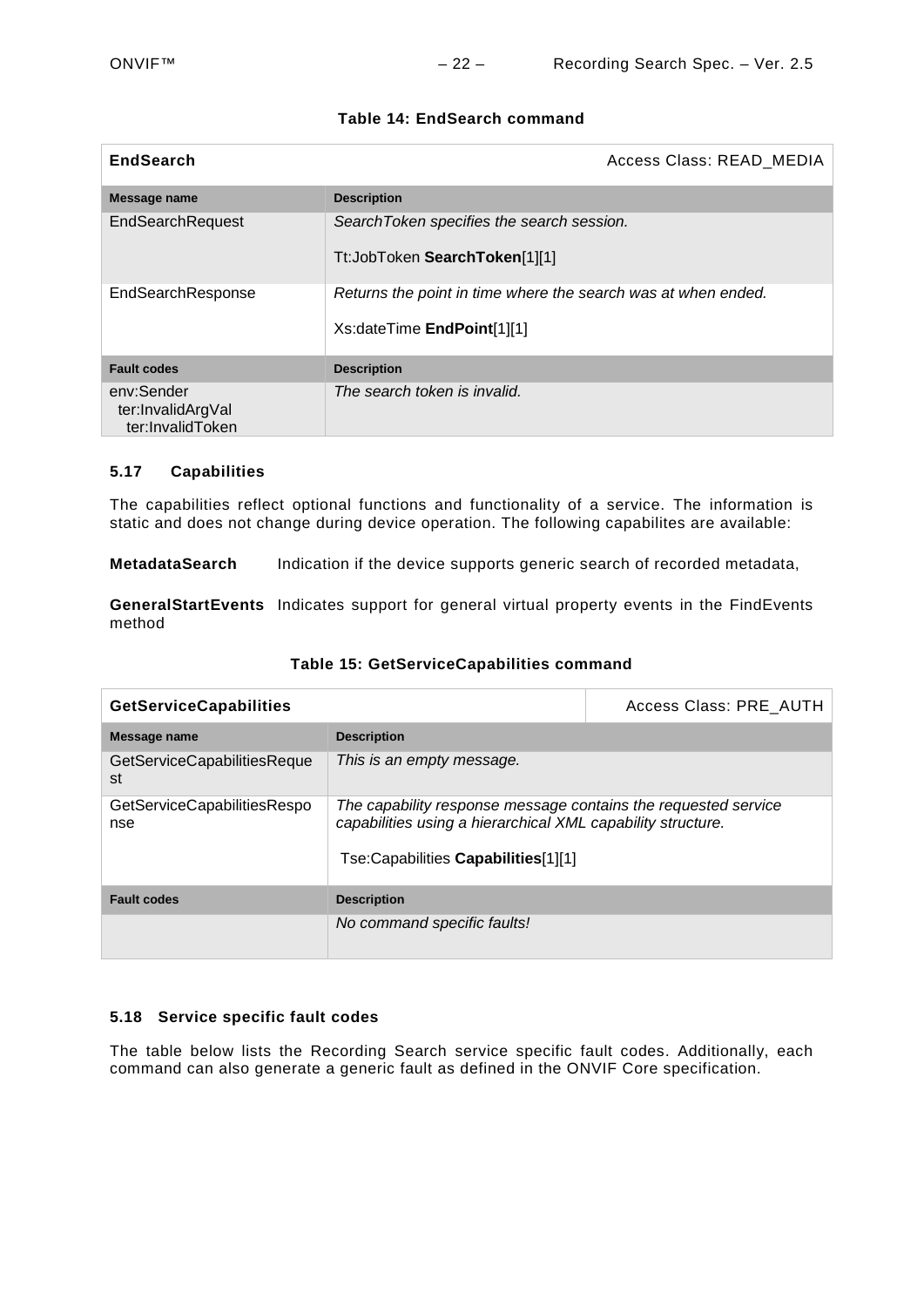| <b>Fault Code</b> | <b>Parent Subcode</b>             | <b>Fault Reason</b>             | <b>Description</b>                                                                              |
|-------------------|-----------------------------------|---------------------------------|-------------------------------------------------------------------------------------------------|
|                   | <b>Subcode</b>                    |                                 |                                                                                                 |
| env:Receiver      | ter:Action<br>Ter:ResourceProblem | Resource problem<br>encountered | The device is unable to create<br>a new search session due to<br>available resource limitation. |
| env:Receiver      | ter:ActionNotSupported            | <b>Optional Action Not</b>      | The requested action is<br>optional and is not                                                  |
|                   | Ter:NotImplemented                | Implemented                     | implemented by the device.                                                                      |
| env:Sender        | ter:InvalidArgVal                 | Invalid token                   | The specified                                                                                   |
|                   | Ter:InvalidToken                  |                                 | RecordingToken /<br>SearchToken is invalid.                                                     |
| env:Sender        | ter:InvalidArgVal                 | No available                    | No recording available.                                                                         |
|                   | Ter:NoRecording                   | recording                       |                                                                                                 |
| env:Sender        | ter:InvalidArgVal                 | Invalid source                  | The recording source is                                                                         |
|                   | Ter:InvalidSource                 |                                 | invalid.                                                                                        |

#### **Table 16: Recording Search service specific fault codes**

#### <span id="page-22-0"></span>**5.19 Recording Event Descriptions**

A device shall generate the following events with the corresponding event message descriptions. A device supporting the recording search service shall record these notification messages so that clients can use FindEvents to search for these messages. All recording events that are generated by the device and inserted into the recording history shall have a root topic of tns1:RecordingHistory.

The time of all recording events shall specify the actual time relating to recording regardless of the sending time of the event.

```
Topic: tns1:RecordingHistory/Recording/State
<tt:MessageDescription IsProperty="true"> 
   <tt:Source> 
     <tt:SimpleItemDescription Name="RecordingToken" 
Type="tt:ReferenceToken"/> 
   </tt:Source> 
   <tt:Data> 
     <tt:SimpleItemDescription Name="IsRecording" Type="xs:boolean"/> 
   </tt:Data> 
</tt:MessageDescription>
```
This message is sent whenever a client starts or stops recording for a specific recording. At start recording, IsRecording shall be set to true. At stop recording, IsRecording shall be set to false.

```
Topic: tns1:RecordingHistory/Track/State
<tt:MessageDescription IsProperty="true"> 
   <tt:Source> 
     <tt:SimpleItemDescription Name="RecordingToken" 
Type="tt:ReferenceToken"/> 
     <tt:SimpleItemDescription Name="Track" Type="tt:ReferenceToken"/> 
   </tt:Source> 
   <tt:Data> 
     <tt:SimpleItemDescription Name="IsDataPresent" Type="xs:boolean"/>
```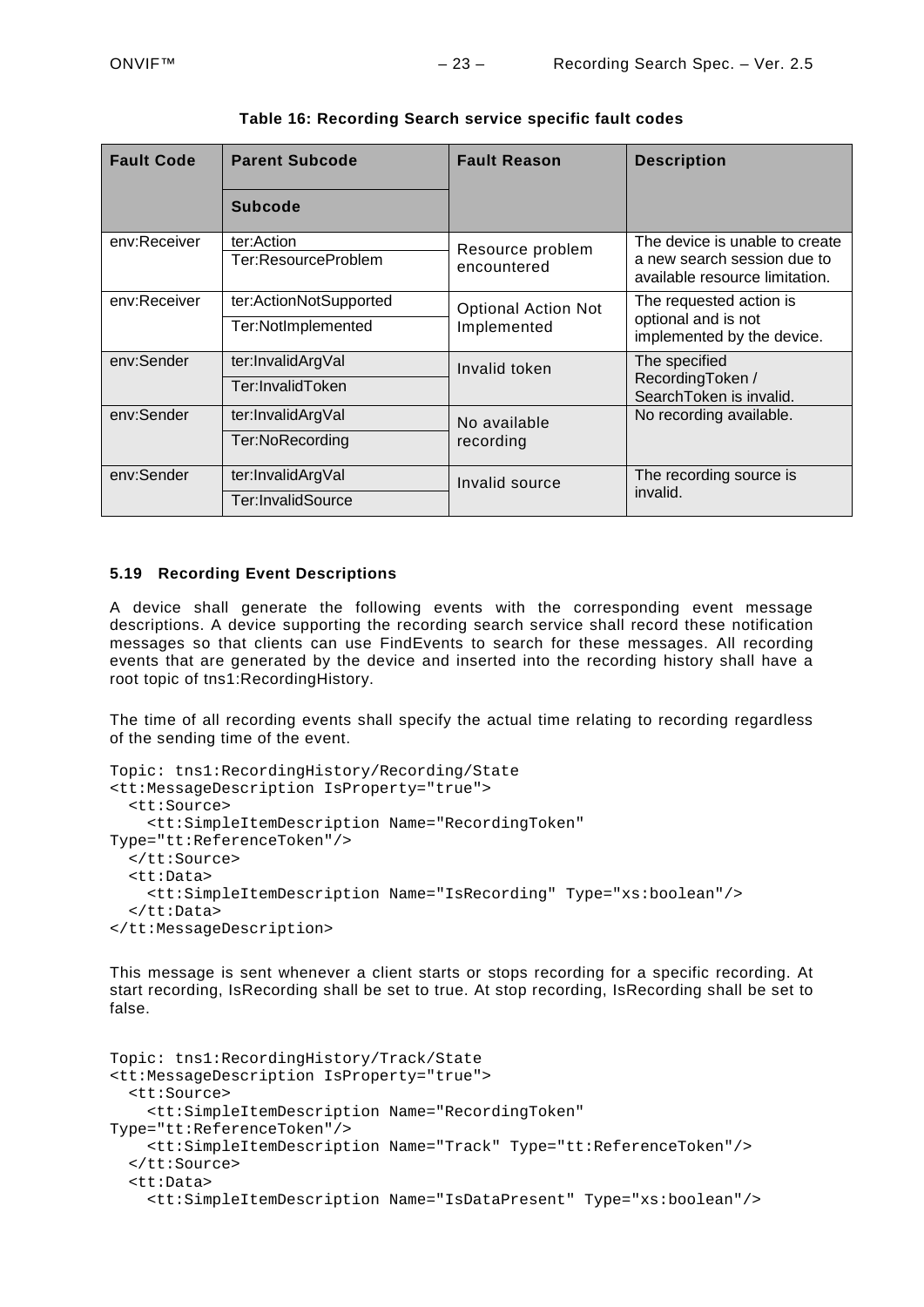```
 </tt:Data> 
</tt:MessageDescription>
```
This message signals when the data for a track is present. When the data becomes present, a message with IsDataPresent set to true shall be sent. When the data becomes unavailable, The message with IsDataPresent set to false shall be sent.

A device MAY generate the following events. If the device supports these events, it shall always automatically records these notification messages so that clients can always use FindEvent for these messages.

Topic: tns1:RecordingHistory/Track/VideoParameters

```
<tt:MessageDescription IsProperty="true"> 
   <tt:Source> 
     <tt:SimpleItemDescription Name="Recording" Type="tt:ReferenceToken"/> 
     <tt:SimpleItemDescription Name="Track" Type="tt:ReferenceToken"/> 
   </tt:Source> 
   <tt:Data> 
     <tt:SimpleItemDescription Name="VideoEncoding"
                   Type="tt:VideoEncoding"/> 
     <tt:SimpleItemDescription Name="VideoWidth" Type="xs:int"/> 
     <tt:SimpleItemDescription Name="VideoHeight" Type="xs:int"/> 
     <tt:ElementItemDescription Name="VideoRateControl"
                   Type="tt:VideoRateControl"/> 
   </tt:Data> 
</tt:MessageDescription>
```
Topic: tns1:RecordingHistory/Track/AudioParameters

```
<tt:MessageDescription IsProperty="true"> 
   <tt:Source> 
     <tt:SimpleItemDescription Name="Recording" Type="tt:ReferenceToken"/> 
     <tt:SimpleItemDescription Name="Track" Type="tt:ReferenceToken"/> 
   </tt:Source> 
   <tt:Data> 
     <tt:SimpleItemDescription Name="AudioEncoding"
                  Type="tt:AudioEncoding"/> 
     <tt:SimpleItemDescription Name="AudioSampleRate" Type="xs:int"/> 
     <tt:SimpleItemDescription Name="AudioBitrate" Type="xs:int"/> 
   </tt:Data> 
</tt:MessageDescription>
```
The device shall send either message (depending on the track data type) whenever any of these properties change.

#### <span id="page-23-0"></span>**5.20 Xpath dialect**

This section defines the XPATH dialect that a device that realises the search service shall implement to parse the Xpath strings that are passed to the methods of the search service.

```
Dialect=http://www.onvif.org/ver10/tse/searchFilter
[1] Expression ::= BoolExpr | Expression 'and' Expression
      | Expression 'or' Expression | '('Expression')' | 
'not''('Expression')'
```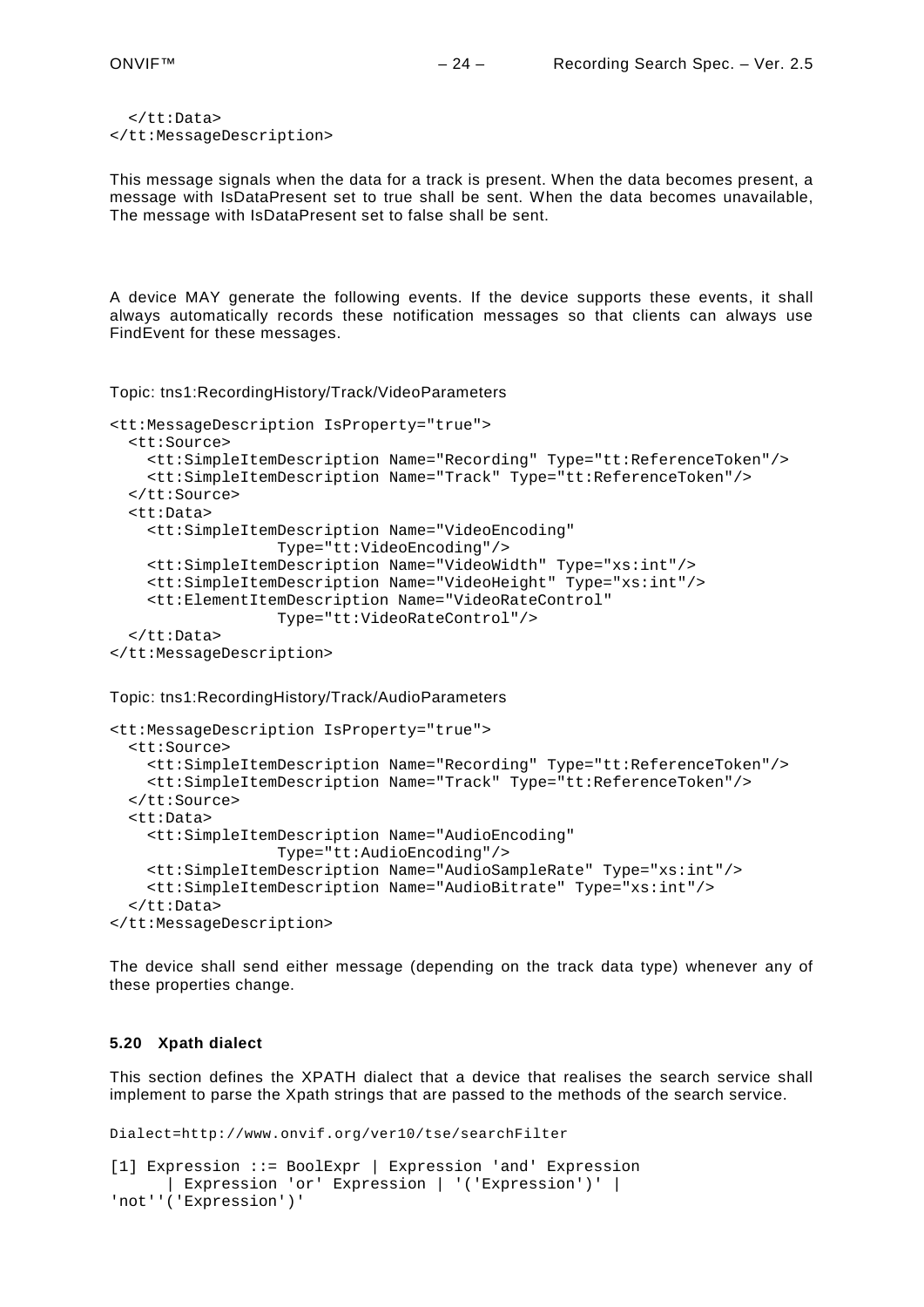```
[2] BoolExpr ::= 'boolean''('PathExpr')' | 'contains''(' ElementPath ',' 
'"' String '"' ')' 
[3] PathExpr ::= '//SimpleItem' NodeTest | '//ElementItem' NodeTest | 
     ElementTest
[4] NodeTest ::= '['AttrExpr']'
[5] AttrExpr ::= NameComp | ValueComp | AttrExpr 'and' AttrExpr | AttrExpr 
'or' AttrExpr | 'not''(AttrExpr')'
[6] NameComp ::= NameAttr'=''"'String'"'
[7] ValueComp ::= ValueAttr Operator '"'String'"'
[8] Operator ::= '=' | '!=' | '<' | '<=' | '>' | '>='
[9] NameAttr ::= '@Name'
[10] ValueAttr ::= '@Value'
[11] ElementTest ::= '/' ElementPath '['NodeComp']' 
[12] ElementPath ::= ElementName ElementName*
[13] ElementName ::= '/' String
[14] NodeComp ::= NodeName Operator '"' String '"'
[15] NodeName ::= '@' String | String
```
Example of an Xpath expression used to find recordings from the basement where there is at least one track containing video:

boolean(//Source[Location = "Basement"]) and boolean(//Track[TrackType = "Video"])

#### <span id="page-24-0"></span>**5.21 Service specific data types**

#### <span id="page-24-1"></span>**5.21.1 SearchScope**

A structure for defining a limited scope when searching in recorded data.

```
<xs:complexType name="SearchScope">
  <xs:element name="IncludedSources" type= "tt:SourceReference
           minOccurs="0" maxOccurs="unbounded"/>
  <xs:element name="IncludedRecordings" type="tt:RecordingReference" 
           minOccurs="0" maxOccurs="unbounded"/>
  <xs:element name="RecordingInformationFilter" type="tt:XpathExpression" 
           minOccurs="0"/>
```
</xs:complexType>

• **IncludedSources**

A list of sources that are included in the scope. If this list is included, only data from one of these sources shall be searched.

• **IncludedRecordings**

A list of recordings that are included in the scope. If this list is included, only data from one of these recordings shall be searched.

- **RecordingInformationFilter** An xpath expression used to specify what recordings to search. Only those recordings with an RecordingInformation structure that matches the filter shall be searched.
- **Extension** Extension point

#### <span id="page-24-2"></span>**5.21.2 EventFilter**

```
<xs:complexType name="EventFilter">
  <xs:extension base="wsnt:FilterType"/">
</xs:complexType>
```
#### <span id="page-24-3"></span>**5.21.3 PTZPositionFilter**

<xs:complexType name="PTZPositionFilter">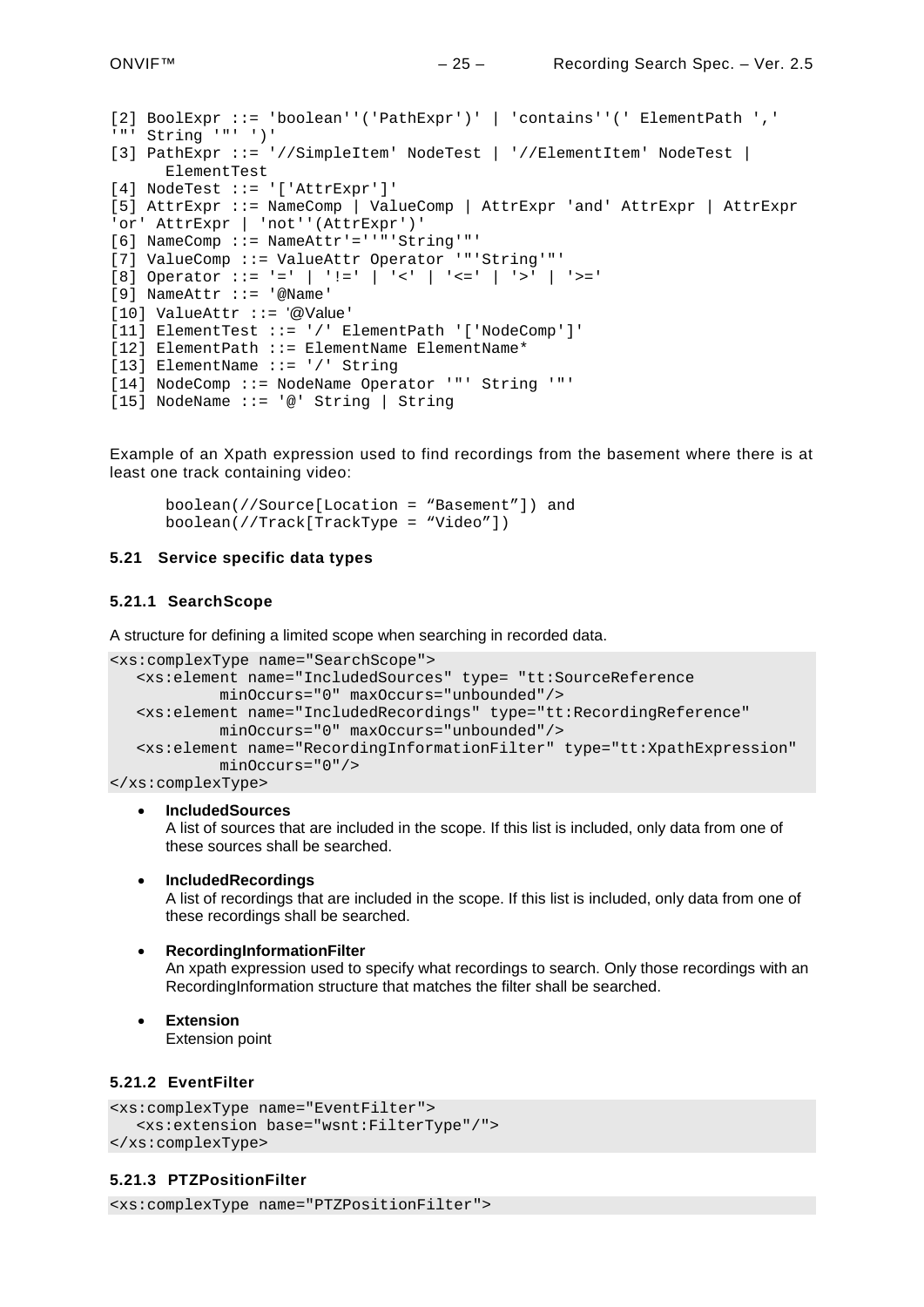```
<xs:element name="MinPosition" type= "tt:PTZVector/>
  <xs:element name="MaxPosition" type= "tt:PTZVector/>
  <xs:element name="EnterOrExit" type="xs:boolean"/>
</xs:complexType>
```
- **MinPosition** The lower boundary of the PTZ volume to look for.
- **MaxPosition**
	- The upper boundary of the PTZ volume to look for.
- **EnterOrExit** If true, search for when entering the specified PTZ volume.

#### <span id="page-25-0"></span>**5.21.4 MetadataFilter**

```
<xs:complexType name="MetadataFilter">
  <xs:element name="MetadataStreamFilter" type="tt:XpathExpression"/>
</xs:complexType>
```
• **MetadataStreamFilter**

#### <span id="page-25-1"></span>**5.21.5 FindRecordingResultList**

```
<xs:complexType name="FindRecordingResultList">
  <xs:element name="SearchState" type="tt:SearchState"/>
  <xs:element name="RecordingInformation" type= "tt:RecordingInformation
           minOccurs="0" maxOccurs="unbounded"/>
```
</xs:complexType>

• **SearchState**

The state of the search when the result is returned. Indicates if there can be more results, or if the search is completed.

• **RecordingInformation** A RecordingInformation structure for each found recording matching the search.

## <span id="page-25-2"></span>**5.21.6 FindEventResultList**

```
<xs:complexType name="FindEventResultList">
   <xs:element name="SearchState" type="tt:SearchState"/>
   <xs:element name="Result" type= "tt:FindEventResult minOccurs="0" 
            maxOccurs="unbounded"/>
</xs:complexType>
```
• **SearchState**

The state of the search when the result is returned. Indicates if there can be more results, or if the search is completed.

• **Result** A FindEventResult structure for each found event matching the search.

## <span id="page-25-3"></span>**5.21.7 FindEventResult**

```
<xs:complexType name="FindEventResult">
  <xs:element name="RecordingToken" type="tt:RecordingReference"/>
  <xs:element name="TrackToken" type="tt:TrackReference"/>
  <xs:element name="Time" type="xs:dateTime"/>
  <xs:element name="Event" type="wsnt:NotificationMessageHolderType"/>
  <xs:element name="StartStateEvent" type="xs:boolean"/>
</xs:complexType>
```
#### • **RecordingToken**

The recording where this event was found. Empty string if no recording is associated with this event.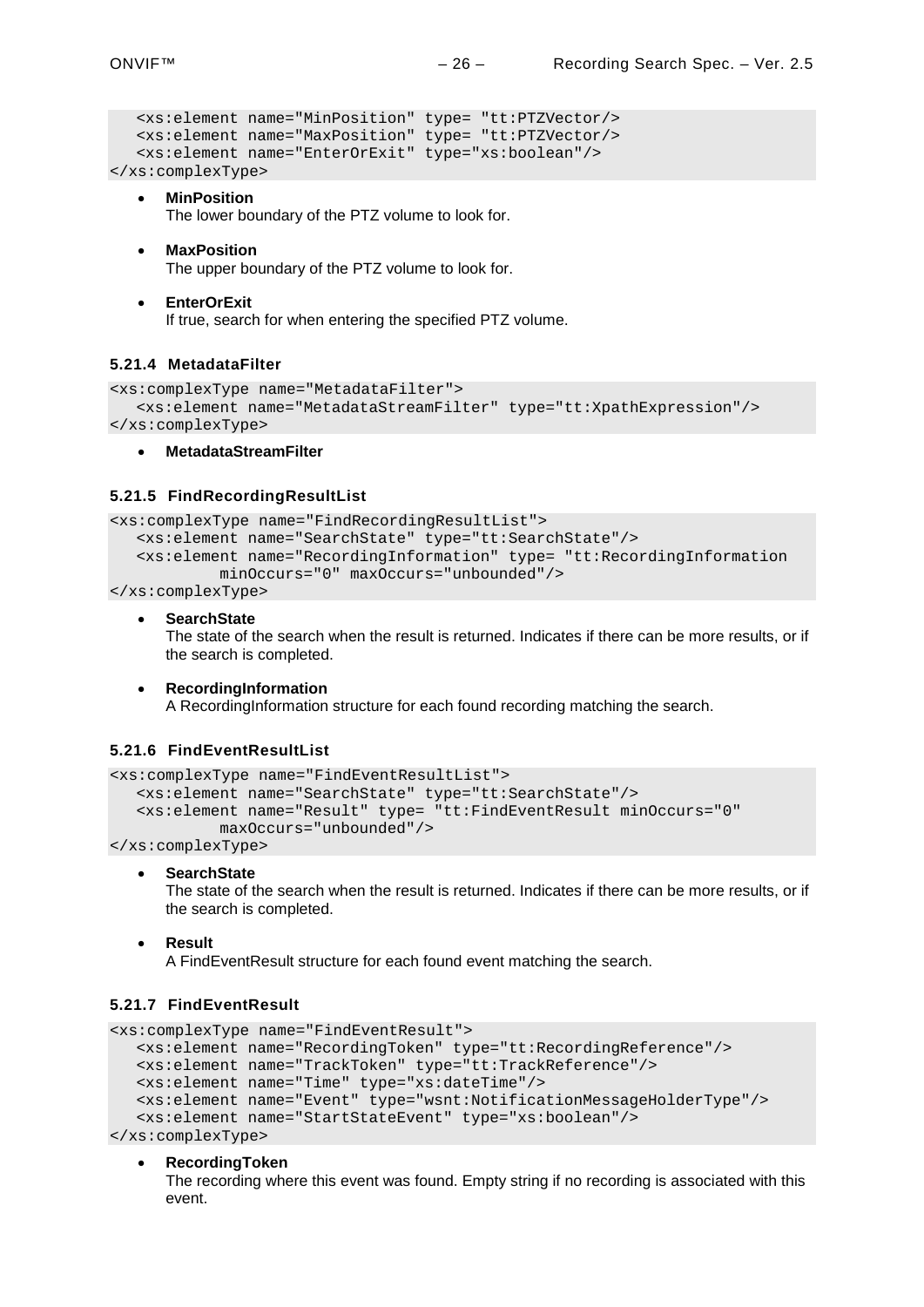## • **TrackToken**

A reference to the track where this event was found. Empty string if no track is associated with this event.

- **Time** The time when the event occured.
- **Event** The description of the event.
- **StartStateEvent**

If true, indicates that the event is a virtual event generated for this particular search session to give the state of a property at the start time of the search.

## <span id="page-26-0"></span>**5.21.8 FindPTZPositionResultList**

```
<xs:complexType name="FindPTZPositionResultList">
  <xs:element name="SearchState" type="tt:SearchState"/>
  <xs:element name="Result" type= "tt:FindPTZPositionResult minOccurs="0" 
           maxOccurs="unbounded"/>
```
</xs:complexType>

• **SearchState**

The state of the search when the result is returned. Indicates if there can be more results, or if the search is completed.

• **Result**

A FindPTZPositionResult structure for each found PTZ position matching the search.

## <span id="page-26-1"></span>**5.21.9 FindPTZPositionResult**

```
<xs:complexType name="FindPTZPositionResult">
```

```
<xs:element name="RecordingToken" type="tt:RecordingReference"/>
<xs:element name="TrackToken" type="tt:TrackReference"/>
<xs:element name="Time" type="xs:dateTime"/>
<xs:element name="Position" type= "tt:PTZVector/>
```
</xs:complexType>

## • **RecordingToken**

A reference to the recording containing the PTZ position.

• **TrackToken**

A reference to the metadata track containing the PTZ position.

- **Time** The time when the PTZ position was valid.
- **Position** The PTZ position.

## <span id="page-26-2"></span>**5.21.10 FindMetadataResultList**

```
<xs:complexType name="FindMetadataResultList">
  <xs:element name="SearchState" type="tt:SearchState"/>
  <xs:element name="Result" type= "tt:FindMetadataResult minOccurs="0" 
           maxOccurs="unbounded"/>
</xs:complexType>
```
• **SearchState**

The state of the search when the result is returned. Indicates if there can be more results, or if the search is completed.

#### • **Result**

A FindMetadataResult structure for each found set of Metadata matching the search.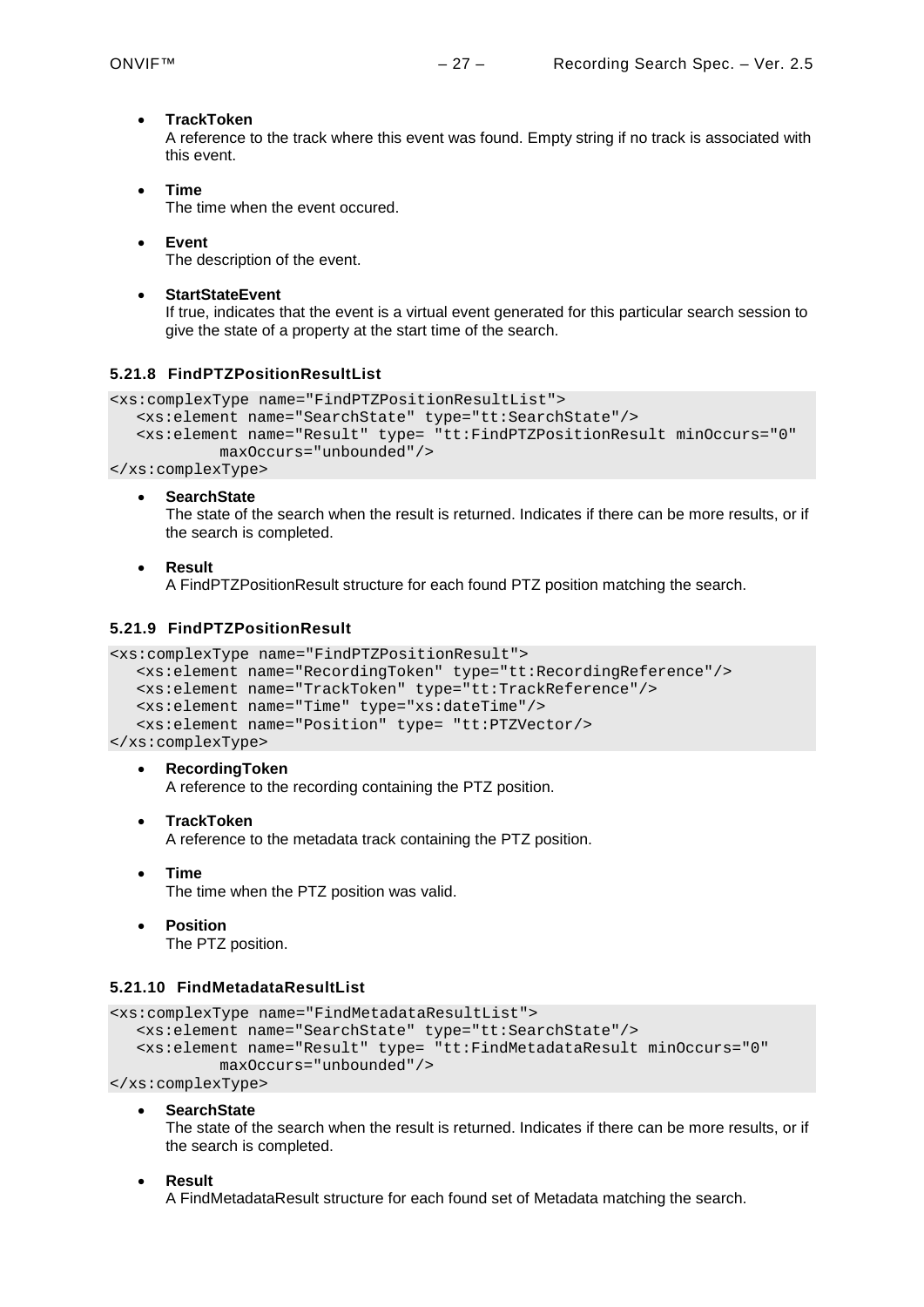## <span id="page-27-0"></span>**5.21.11 FindMetadataResult**

```
<xs:complexType name="FindMetadataResult">
  <xs:element name="RecordingToken" type="tt:RecordingReference"/>
  <xs:element name="TrackToken" type="tt:TrackReference"/>
  <xs:element name="Time" type="xs:dateTime"/>
</xs:complexType>
```
- **RecordingToken** A reference to the recording containing the metadata.
- **TrackToken** A reference to the metadata track containing the matching metadata.
- **Time**

The point in time when the matching metadata occurs in the metadata track.